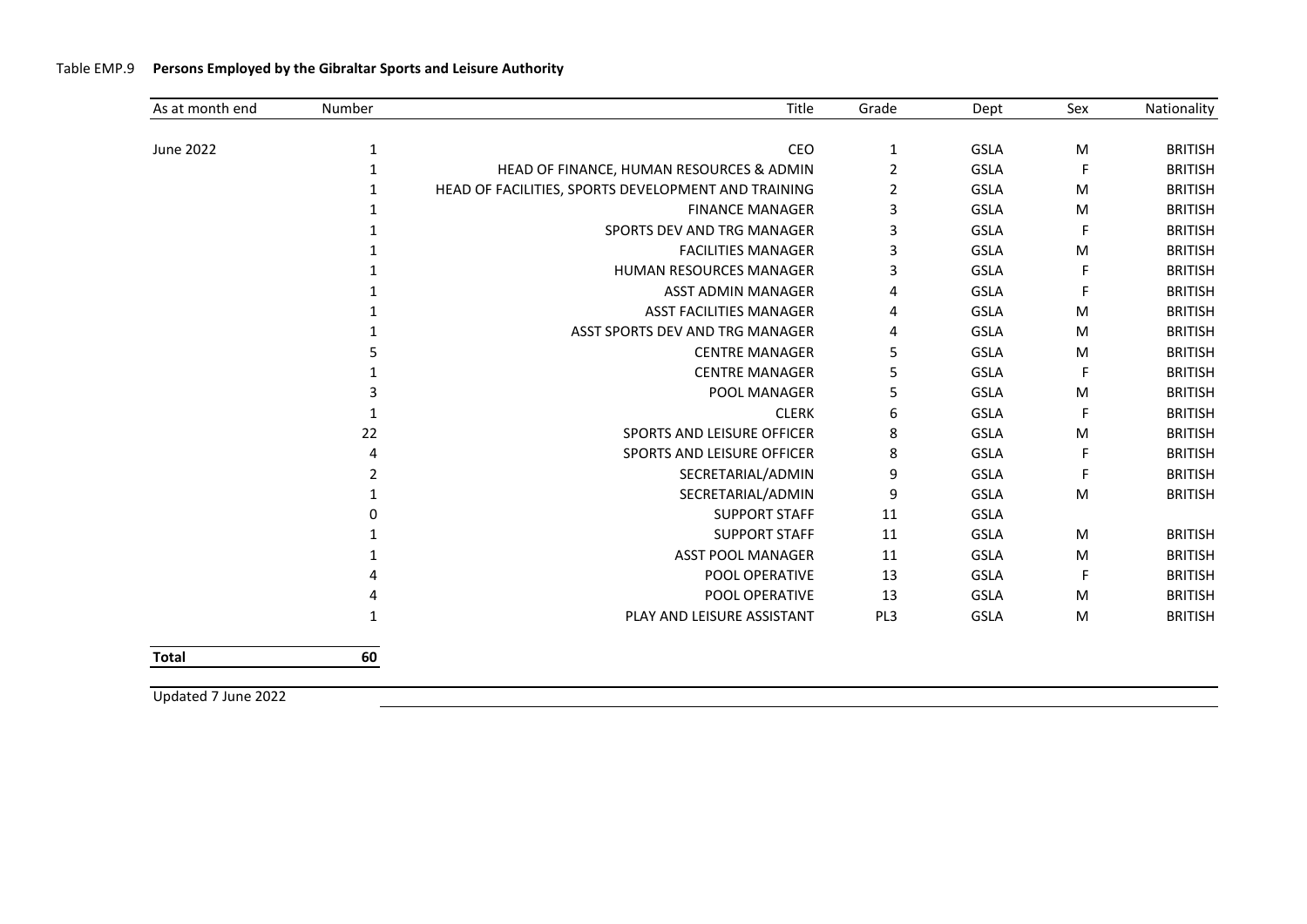**Persons Employed by the Gibraltar Sports and Leisure Authority**

| As at month end | Number | Title                                               | Grade | Dept        | Sex | Nationality    |
|-----------------|--------|-----------------------------------------------------|-------|-------------|-----|----------------|
| May 2022        | 1      | CEO                                                 | 1     | <b>GSLA</b> | M   | <b>BRITISH</b> |
|                 |        |                                                     |       |             | F   |                |
|                 |        | HEAD OF FINANCE, HUMAN RESOURCES & ADMIN            | 2     | <b>GSLA</b> |     | <b>BRITISH</b> |
|                 |        | HEAD OF FACILITIES, SPORTS DEVELOPMENT AND TRAINING | 2     | <b>GSLA</b> | M   | <b>BRITISH</b> |
|                 |        | <b>FINANCE MANAGER</b>                              | 3     | <b>GSLA</b> | M   | <b>BRITISH</b> |
|                 |        | SPORTS DEV AND TRG MANAGER                          | 3     | <b>GSLA</b> | F   | <b>BRITISH</b> |
|                 |        | <b>FACILITIES MANAGER</b>                           | 3     | <b>GSLA</b> | M   | <b>BRITISH</b> |
|                 |        | HUMAN RESOURCES MANAGER                             | 3     | <b>GSLA</b> | F   | <b>BRITISH</b> |
|                 |        | <b>ASST ADMIN MANAGER</b>                           | 4     | <b>GSLA</b> |     | <b>BRITISH</b> |
|                 |        | <b>ASST FACILITIES MANAGER</b>                      | 4     | <b>GSLA</b> | M   | <b>BRITISH</b> |
|                 |        | ASST SPORTS DEV AND TRG MANAGER                     | 4     | <b>GSLA</b> | M   | <b>BRITISH</b> |
|                 |        | <b>CENTRE MANAGER</b>                               | 5     | <b>GSLA</b> | M   | <b>BRITISH</b> |
|                 |        | <b>CENTRE MANAGER</b>                               |       | <b>GSLA</b> | F   | <b>BRITISH</b> |
|                 |        | POOL MANAGER                                        | 5     | <b>GSLA</b> | M   | <b>BRITISH</b> |
|                 |        | <b>CLERK</b>                                        | 6     | <b>GSLA</b> | F   | <b>BRITISH</b> |
|                 | 22     | <b>SPORTS AND LEISURE OFFICER</b>                   | 8     | <b>GSLA</b> | M   | <b>BRITISH</b> |
|                 |        | SPORTS AND LEISURE OFFICER                          | 8     | <b>GSLA</b> | F   | <b>BRITISH</b> |
|                 | 2      | SECRETARIAL/ADMIN                                   | 9     | <b>GSLA</b> | F   | <b>BRITISH</b> |
|                 |        | SECRETARIAL/ADMIN                                   | 9     | <b>GSLA</b> | M   | <b>BRITISH</b> |
|                 |        | <b>SUPPORT STAFF</b>                                | 11    | <b>GSLA</b> |     |                |
|                 |        | <b>SUPPORT STAFF</b>                                | 11    | <b>GSLA</b> | M   | <b>BRITISH</b> |
|                 |        | <b>ASST POOL MANAGER</b>                            | 11    | <b>GSLA</b> | M   | <b>BRITISH</b> |
|                 |        | POOL OPERATIVE                                      | 13    | <b>GSLA</b> | F   | <b>BRITISH</b> |
|                 |        | POOL OPERATIVE                                      | 13    | <b>GSLA</b> | M   | <b>BRITISH</b> |
|                 |        | PLAY AND LEISURE ASSISTANT                          | PL3   | <b>GSLA</b> | M   | <b>BRITISH</b> |
|                 |        |                                                     |       |             |     |                |

| Total          | -60 |  |
|----------------|-----|--|
| 11.11.171.0000 |     |  |

Updated 7 June 2022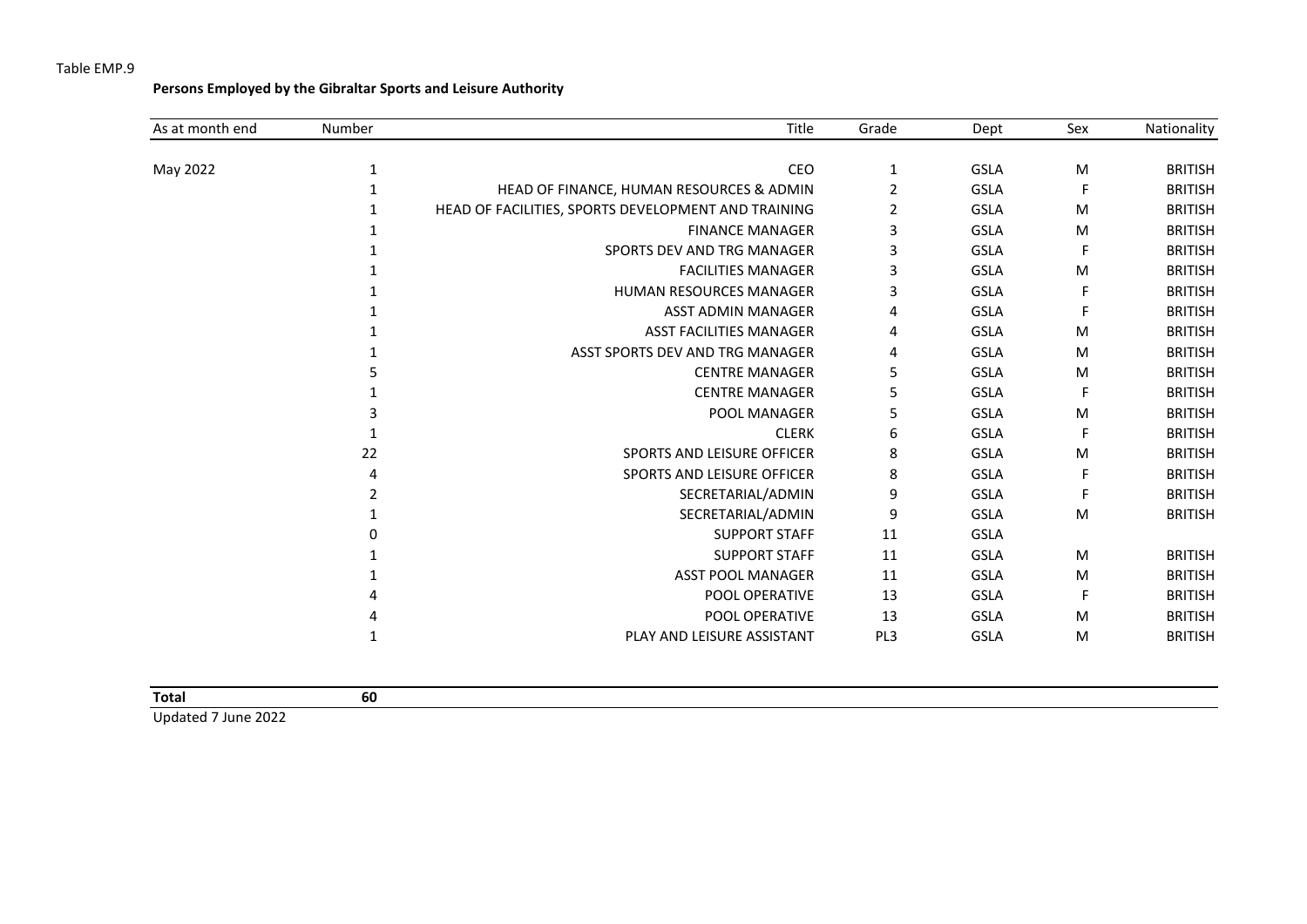**Persons Employed by the Gibraltar Sports and Leisure Authority**

| As at month end | Number | Title                                               | Grade | Dept        | Sex       | Nationality    |
|-----------------|--------|-----------------------------------------------------|-------|-------------|-----------|----------------|
| April 2022      | 1      | CEO                                                 | 1     | <b>GSLA</b> | ${\sf M}$ | <b>BRITISH</b> |
|                 |        | HEAD OF FINANCE, HUMAN RESOURCES & ADMIN            | 2     | <b>GSLA</b> | F         | <b>BRITISH</b> |
|                 |        |                                                     |       |             |           |                |
|                 |        | HEAD OF FACILITIES, SPORTS DEVELOPMENT AND TRAINING | 2     | <b>GSLA</b> | M         | <b>BRITISH</b> |
|                 |        | <b>FINANCE MANAGER</b>                              | 3     | <b>GSLA</b> | M         | <b>BRITISH</b> |
|                 |        | SPORTS DEV AND TRG MANAGER                          | 3     | <b>GSLA</b> | F         | <b>BRITISH</b> |
|                 |        | <b>FACILITIES MANAGER</b>                           | 3     | <b>GSLA</b> | M         | <b>BRITISH</b> |
|                 |        | <b>HUMAN RESOURCES MANAGER</b>                      | 3     | <b>GSLA</b> | F         | <b>BRITISH</b> |
|                 |        | <b>ASST ADMIN MANAGER</b>                           | 4     | <b>GSLA</b> |           | <b>BRITISH</b> |
|                 |        | <b>ASST FACILITIES MANAGER</b>                      | 4     | <b>GSLA</b> | M         | <b>BRITISH</b> |
|                 |        | ASST SPORTS DEV AND TRG MANAGER                     | 4     | <b>GSLA</b> | M         | <b>BRITISH</b> |
|                 |        | <b>CENTRE MANAGER</b>                               | 5     | <b>GSLA</b> | M         | <b>BRITISH</b> |
|                 |        | <b>CENTRE MANAGER</b>                               | 5     | <b>GSLA</b> | F         | <b>BRITISH</b> |
|                 |        | POOL MANAGER                                        | 5     | <b>GSLA</b> | M         | <b>BRITISH</b> |
|                 |        | <b>CLERK</b>                                        | 6     | <b>GSLA</b> | F         | <b>BRITISH</b> |
|                 | 22     | <b>SPORTS AND LEISURE OFFICER</b>                   | 8     | <b>GSLA</b> | M         | <b>BRITISH</b> |
|                 | 4      | SPORTS AND LEISURE OFFICER                          | 8     | <b>GSLA</b> | F         | <b>BRITISH</b> |
|                 | 2      | SECRETARIAL/ADMIN                                   | 9     | <b>GSLA</b> |           | <b>BRITISH</b> |
|                 |        | SECRETARIAL/ADMIN                                   | 9     | <b>GSLA</b> | M         | <b>BRITISH</b> |
|                 |        | <b>SUPPORT STAFF</b>                                | 11    | <b>GSLA</b> |           |                |
|                 |        | <b>SUPPORT STAFF</b>                                | 11    | <b>GSLA</b> | M         | <b>BRITISH</b> |
|                 |        | <b>ASST POOL MANAGER</b>                            | 11    | <b>GSLA</b> | M         | <b>BRITISH</b> |
|                 |        | POOL OPERATIVE                                      | 13    | <b>GSLA</b> | F         | <b>BRITISH</b> |
|                 |        | POOL OPERATIVE                                      | 13    | <b>GSLA</b> | M         | <b>BRITISH</b> |
|                 |        | PLAY AND LEISURE ASSISTANT                          | PL3   | <b>GSLA</b> | M         | <b>BRITISH</b> |
|                 |        |                                                     |       |             |           |                |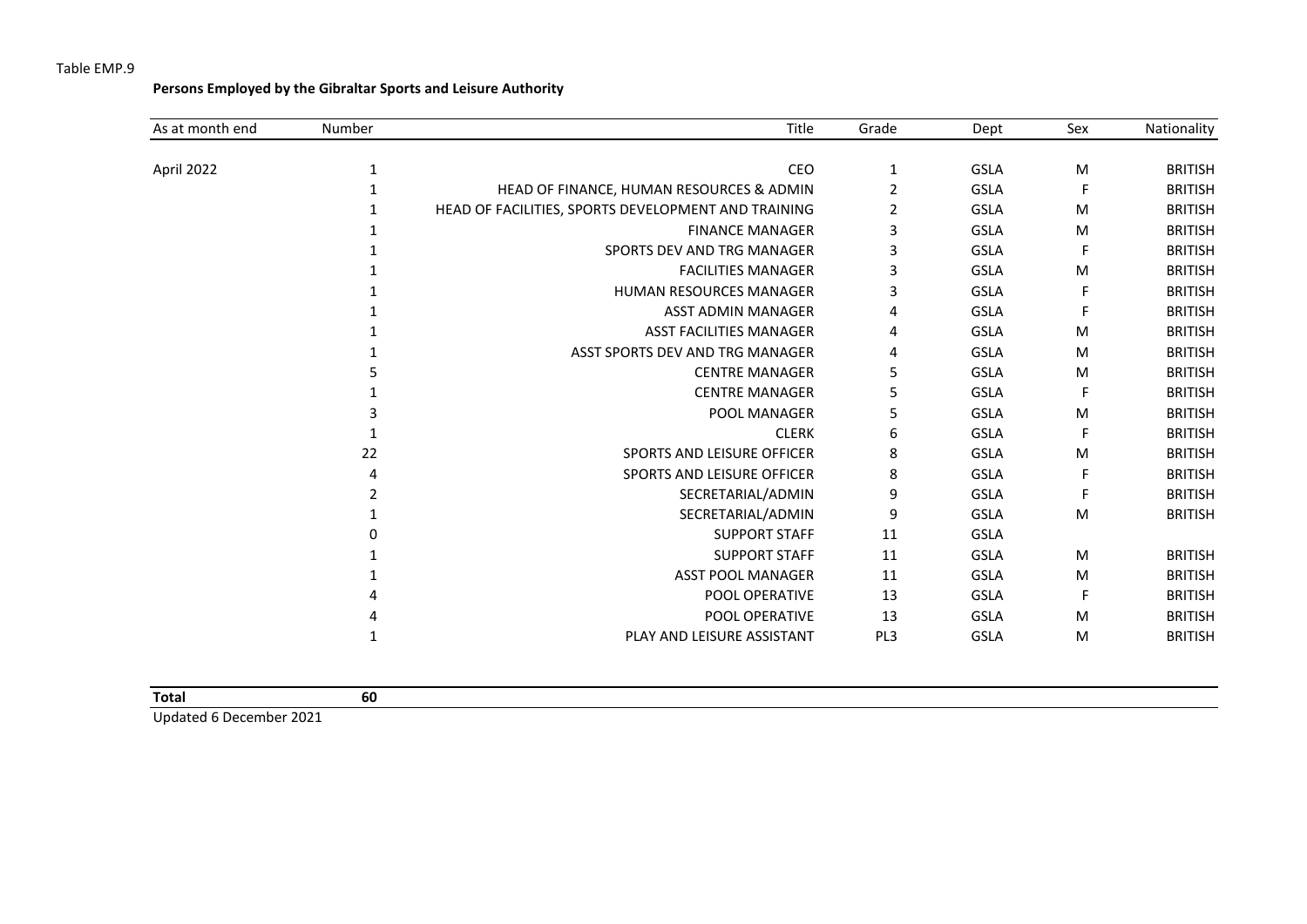**Persons Employed by the Gibraltar Sports and Leisure Authority**

| As at month end | Number | Title                                               | Grade | Dept        | Sex | Nationality    |
|-----------------|--------|-----------------------------------------------------|-------|-------------|-----|----------------|
|                 |        |                                                     |       |             |     |                |
| March 2022      | 1      | CEO                                                 | 1     | <b>GSLA</b> | M   | <b>BRITISH</b> |
|                 |        | HEAD OF FINANCE, HUMAN RESOURCES & ADMIN            | 2     | <b>GSLA</b> | F   | <b>BRITISH</b> |
|                 |        | HEAD OF FACILITIES, SPORTS DEVELOPMENT AND TRAINING | 2     | <b>GSLA</b> | M   | <b>BRITISH</b> |
|                 |        | <b>FINANCE MANAGER</b>                              | 3     | <b>GSLA</b> | M   | <b>BRITISH</b> |
|                 |        | SPORTS DEV AND TRG MANAGER                          | 3     | GSLA        | F   | <b>BRITISH</b> |
|                 |        | <b>FACILITIES MANAGER</b>                           | 3     | GSLA        | M   | <b>BRITISH</b> |
|                 |        | <b>HUMAN RESOURCES MANAGER</b>                      | 3     | <b>GSLA</b> | F   | <b>BRITISH</b> |
|                 |        | <b>ASST ADMIN MANAGER</b>                           | 4     | <b>GSLA</b> |     | <b>BRITISH</b> |
|                 |        | <b>ASST FACILITIES MANAGER</b>                      | 4     | <b>GSLA</b> | M   | <b>BRITISH</b> |
|                 |        | ASST SPORTS DEV AND TRG MANAGER                     | 4     | <b>GSLA</b> | M   | <b>BRITISH</b> |
|                 |        | <b>CENTRE MANAGER</b>                               | 5     | <b>GSLA</b> | M   | <b>BRITISH</b> |
|                 |        | <b>CENTRE MANAGER</b>                               | 5     | GSLA        | F   | <b>BRITISH</b> |
|                 |        | POOL MANAGER                                        | 5     | GSLA        | M   | <b>BRITISH</b> |
|                 |        | <b>CLERK</b>                                        | 6     | <b>GSLA</b> | F   | <b>BRITISH</b> |
|                 | 22     | SPORTS AND LEISURE OFFICER                          | 8     | <b>GSLA</b> | M   | <b>BRITISH</b> |
|                 | 4      | SPORTS AND LEISURE OFFICER                          | 8     | <b>GSLA</b> | F   | <b>BRITISH</b> |
|                 |        | SECRETARIAL/ADMIN                                   | 9     | <b>GSLA</b> | F   | <b>BRITISH</b> |
|                 |        | SECRETARIAL/ADMIN                                   | 9     | GSLA        | M   | <b>BRITISH</b> |
|                 |        | <b>SUPPORT STAFF</b>                                | 11    | <b>GSLA</b> |     |                |
|                 |        | <b>SUPPORT STAFF</b>                                | 11    | <b>GSLA</b> | M   | <b>BRITISH</b> |
|                 |        | <b>ASST POOL MANAGER</b>                            | 11    | <b>GSLA</b> | M   | <b>BRITISH</b> |
|                 |        | POOL OPERATIVE                                      | 13    | <b>GSLA</b> | F.  | <b>BRITISH</b> |
|                 |        | POOL OPERATIVE                                      | 13    | <b>GSLA</b> | M   | <b>BRITISH</b> |
|                 |        | PLAY AND LEISURE ASSISTANT                          | PL3   | <b>GSLA</b> | M   | <b>BRITISH</b> |

| Total                                                                                                                                                                                                                                                                                                                              | 60 |
|------------------------------------------------------------------------------------------------------------------------------------------------------------------------------------------------------------------------------------------------------------------------------------------------------------------------------------|----|
| $\mathbf{u}$ $\mathbf{v}$ $\mathbf{v}$ $\mathbf{v}$ $\mathbf{v}$ $\mathbf{v}$ $\mathbf{v}$ $\mathbf{v}$ $\mathbf{v}$ $\mathbf{v}$ $\mathbf{v}$ $\mathbf{v}$ $\mathbf{v}$ $\mathbf{v}$ $\mathbf{v}$ $\mathbf{v}$ $\mathbf{v}$ $\mathbf{v}$ $\mathbf{v}$ $\mathbf{v}$ $\mathbf{v}$ $\mathbf{v}$ $\mathbf{v}$ $\mathbf{v}$ $\mathbf{$ |    |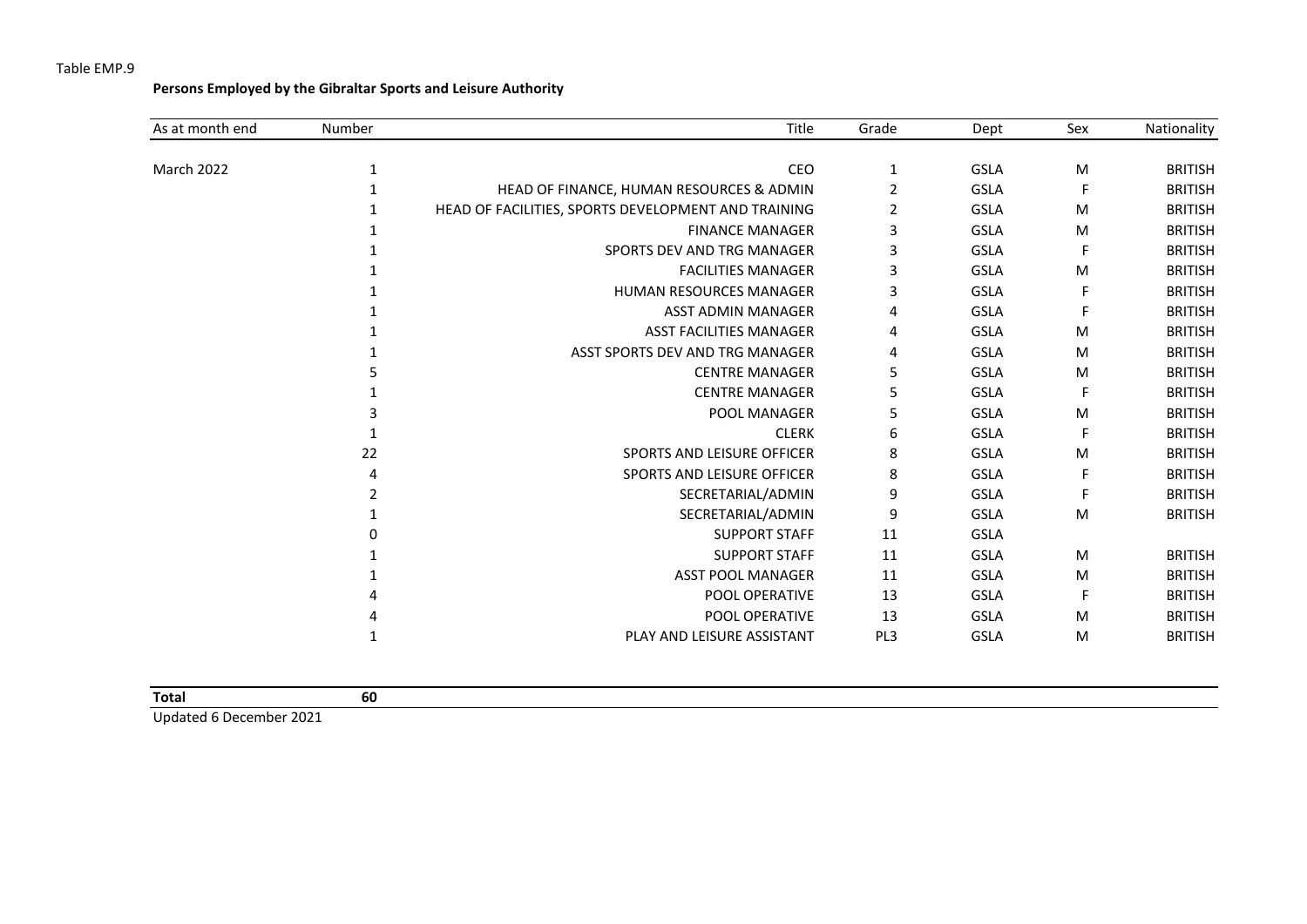**Persons Employed by the Gibraltar Sports and Leisure Authority**

| As at month end | Number | Title                                               | Grade | Dept        | Sex       | Nationality    |
|-----------------|--------|-----------------------------------------------------|-------|-------------|-----------|----------------|
|                 |        |                                                     |       |             |           |                |
| February 2022   | 1      | CEO                                                 | 1     | <b>GSLA</b> | M         | <b>BRITISH</b> |
|                 |        | HEAD OF FINANCE, HUMAN RESOURCES & ADMIN            | 2     | <b>GSLA</b> | F         | <b>BRITISH</b> |
|                 |        | HEAD OF FACILITIES, SPORTS DEVELOPMENT AND TRAINING | 2     | <b>GSLA</b> | M         | <b>BRITISH</b> |
|                 |        | <b>FINANCE MANAGER</b>                              | 3     | <b>GSLA</b> | M         | <b>BRITISH</b> |
|                 |        | SPORTS DEV AND TRG MANAGER                          | 3     | <b>GSLA</b> | F         | <b>BRITISH</b> |
|                 |        | <b>FACILITIES MANAGER</b>                           | 3     | <b>GSLA</b> | M         | <b>BRITISH</b> |
|                 |        | <b>HUMAN RESOURCES MANAGER</b>                      | 3     | <b>GSLA</b> | F         | <b>BRITISH</b> |
|                 |        | ASST ADMIN MANAGER                                  | 4     | <b>GSLA</b> | F         | <b>BRITISH</b> |
|                 |        | <b>ASST FACILITIES MANAGER</b>                      | 4     | <b>GSLA</b> | M         | <b>BRITISH</b> |
|                 |        | ASST SPORTS DEV AND TRG MANAGER                     | 4     | <b>GSLA</b> | M         | <b>BRITISH</b> |
|                 |        | <b>CENTRE MANAGER</b>                               | 5     | <b>GSLA</b> | M         | <b>BRITISH</b> |
|                 |        | <b>CENTRE MANAGER</b>                               | 5     | <b>GSLA</b> | F         | <b>BRITISH</b> |
|                 |        | POOL MANAGER                                        | 5     | GSLA        | M         | <b>BRITISH</b> |
|                 |        | <b>CLERK</b>                                        | 6     | <b>GSLA</b> | F         | <b>BRITISH</b> |
|                 | 22     | SPORTS AND LEISURE OFFICER                          | 8     | <b>GSLA</b> | M         | <b>BRITISH</b> |
|                 |        | <b>SPORTS AND LEISURE OFFICER</b>                   | 8     | <b>GSLA</b> | F         | <b>BRITISH</b> |
|                 |        | SECRETARIAL/ADMIN                                   | 9     | <b>GSLA</b> | F         | <b>BRITISH</b> |
|                 |        | SECRETARIAL/ADMIN                                   | 9     | <b>GSLA</b> | ${\sf M}$ | <b>BRITISH</b> |
|                 |        | <b>SUPPORT STAFF</b>                                | 11    | <b>GSLA</b> |           |                |
|                 |        | <b>SUPPORT STAFF</b>                                | 11    | <b>GSLA</b> | M         | <b>BRITISH</b> |
|                 |        | <b>ASST POOL MANAGER</b>                            | 11    | <b>GSLA</b> | M         | <b>BRITISH</b> |
|                 |        | POOL OPERATIVE                                      | 13    | <b>GSLA</b> | F         | <b>BRITISH</b> |
|                 |        | POOL OPERATIVE                                      | 13    | <b>GSLA</b> | M         | <b>BRITISH</b> |
|                 |        | PLAY AND LEISURE ASSISTANT                          | PL3   | <b>GSLA</b> | M         | <b>BRITISH</b> |

| Total                     |                      | 60 |  |  |  |  |  |  |  |
|---------------------------|----------------------|----|--|--|--|--|--|--|--|
| $\sim$ $\sim$ $\sim$<br>. | $\sim$ $\sim$ $\sim$ |    |  |  |  |  |  |  |  |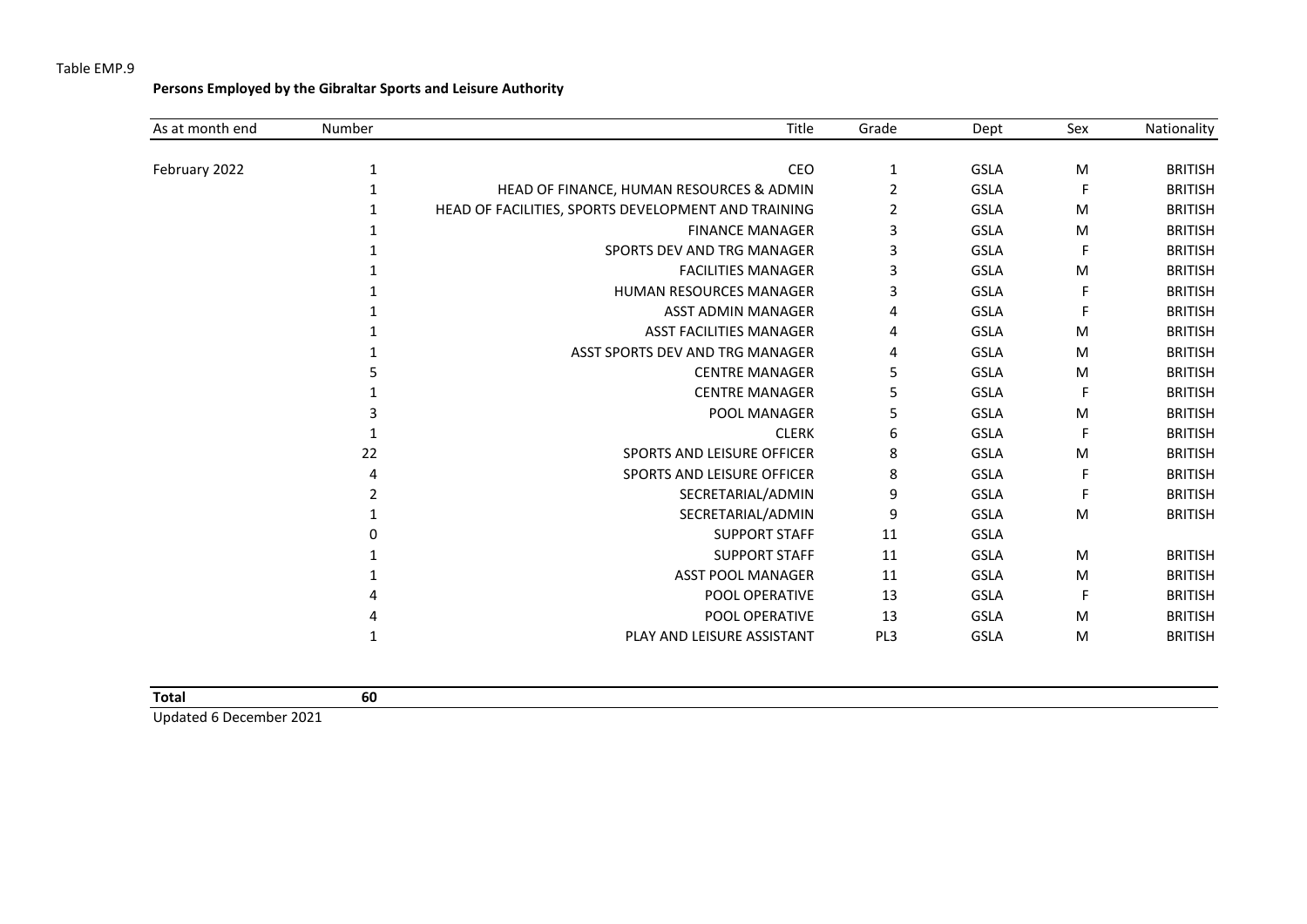**Persons Employed by the Gibraltar Sports and Leisure Authority**

| As at month end | Number | Title                                               | Grade | Dept        | Sex | Nationality    |
|-----------------|--------|-----------------------------------------------------|-------|-------------|-----|----------------|
| January 2022    |        | CEO                                                 | 1     | <b>GSLA</b> | M   | <b>BRITISH</b> |
|                 |        | HEAD OF FINANCE, HUMAN RESOURCES & ADMIN            | 2     | <b>GSLA</b> | F   | <b>BRITISH</b> |
|                 |        | HEAD OF FACILITIES, SPORTS DEVELOPMENT AND TRAINING | 2     | <b>GSLA</b> | M   | <b>BRITISH</b> |
|                 |        | <b>FINANCE MANAGER</b>                              | 3     | <b>GSLA</b> | M   | <b>BRITISH</b> |
|                 |        | SPORTS DEV AND TRG MANAGER                          | 3     | <b>GSLA</b> | F   | <b>BRITISH</b> |
|                 |        | <b>FACILITIES MANAGER</b>                           | 3     | <b>GSLA</b> | M   | <b>BRITISH</b> |
|                 |        | HUMAN RESOURCES MANAGER                             | 3     | <b>GSLA</b> | F   | <b>BRITISH</b> |
|                 |        | <b>ASST ADMIN MANAGER</b>                           | 4     | <b>GSLA</b> |     | <b>BRITISH</b> |
|                 |        | <b>ASST FACILITIES MANAGER</b>                      | 4     | <b>GSLA</b> | M   | <b>BRITISH</b> |
|                 |        | ASST SPORTS DEV AND TRG MANAGER                     | 4     | <b>GSLA</b> | M   | <b>BRITISH</b> |
|                 |        | <b>CENTRE MANAGER</b>                               | 5     | <b>GSLA</b> | M   | <b>BRITISH</b> |
|                 |        | <b>CENTRE MANAGER</b>                               | 5     | <b>GSLA</b> | F   | <b>BRITISH</b> |
|                 |        | POOL MANAGER                                        | 5     | <b>GSLA</b> | M   | <b>BRITISH</b> |
|                 |        | <b>CLERK</b>                                        | 6     | <b>GSLA</b> | F   | <b>BRITISH</b> |
|                 | 22     | SPORTS AND LEISURE OFFICER                          | 8     | <b>GSLA</b> | M   | <b>BRITISH</b> |
|                 |        | SPORTS AND LEISURE OFFICER                          | 8     | <b>GSLA</b> | F   | <b>BRITISH</b> |
|                 |        | SECRETARIAL/ADMIN                                   | 9     | <b>GSLA</b> | F   | <b>BRITISH</b> |
|                 |        | SECRETARIAL/ADMIN                                   | 9     | <b>GSLA</b> | M   | <b>BRITISH</b> |
|                 |        | <b>SUPPORT STAFF</b>                                | 11    | <b>GSLA</b> | F   | <b>BRITISH</b> |
|                 |        | <b>SUPPORT STAFF</b>                                | 11    | <b>GSLA</b> | M   | <b>BRITISH</b> |
|                 |        | <b>ASST POOL MANAGER</b>                            | 11    | <b>GSLA</b> | M   | <b>BRITISH</b> |
|                 |        | POOL OPERATIVE                                      | 13    | <b>GSLA</b> | F   | <b>BRITISH</b> |
|                 |        | POOL OPERATIVE                                      | 13    | <b>GSLA</b> | M   | <b>BRITISH</b> |
|                 |        | PLAY AND LEISURE ASSISTANT                          | PL3   | <b>GSLA</b> | M   | <b>BRITISH</b> |

| <b>Total</b> |  |
|--------------|--|
|              |  |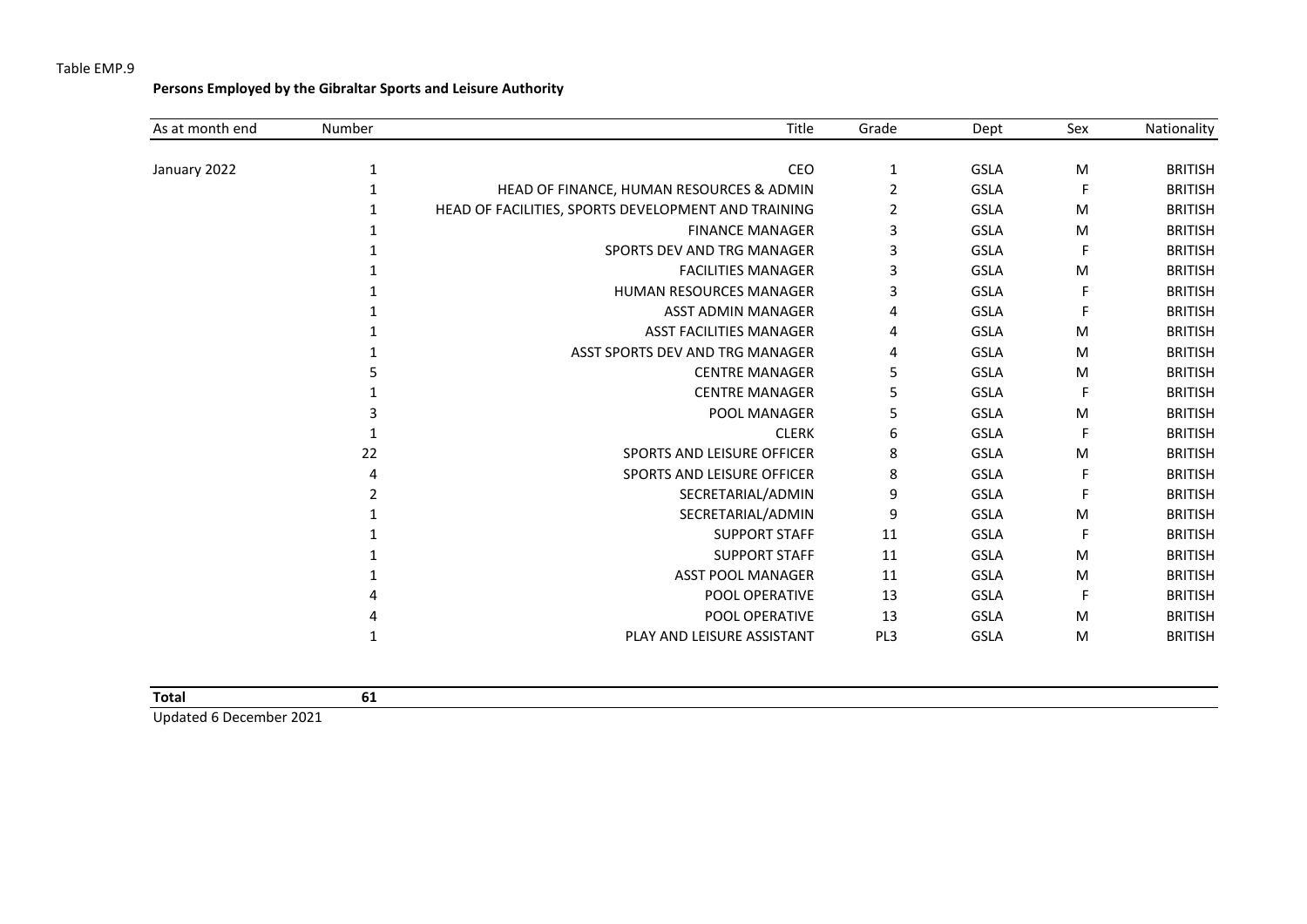**Persons Employed by the Gibraltar Sports and Leisure Authority**

| As at month end | Number | Title                                               | Grade | Dept        | Sex | Nationality    |
|-----------------|--------|-----------------------------------------------------|-------|-------------|-----|----------------|
| December 2021   | 1      | CEO                                                 | 1     | <b>GSLA</b> | M   | <b>BRITISH</b> |
|                 |        | HEAD OF FINANCE, HUMAN RESOURCES & ADMIN            | 2     | <b>GSLA</b> | F   | <b>BRITISH</b> |
|                 |        | HEAD OF FACILITIES, SPORTS DEVELOPMENT AND TRAINING | 2     | <b>GSLA</b> | M   | <b>BRITISH</b> |
|                 |        | <b>FINANCE MANAGER</b>                              | 3     | <b>GSLA</b> | M   | <b>BRITISH</b> |
|                 |        |                                                     |       |             |     |                |
|                 |        | SPORTS DEV AND TRG MANAGER                          | 3     | <b>GSLA</b> | F   | <b>BRITISH</b> |
|                 |        | <b>FACILITIES MANAGER</b>                           | 3     | <b>GSLA</b> | M   | <b>BRITISH</b> |
|                 |        | <b>HUMAN RESOURCES MANAGER</b>                      | 3     | <b>GSLA</b> | F   | <b>BRITISH</b> |
|                 |        | <b>ASST ADMIN MANAGER</b>                           | 4     | <b>GSLA</b> |     | <b>BRITISH</b> |
|                 |        | <b>ASST FACILITIES MANAGER</b>                      | 4     | <b>GSLA</b> | M   | <b>BRITISH</b> |
|                 |        | ASST SPORTS DEV AND TRG MANAGER                     | 4     | <b>GSLA</b> | M   | <b>BRITISH</b> |
|                 |        | <b>CENTRE MANAGER</b>                               | 5     | <b>GSLA</b> | M   | <b>BRITISH</b> |
|                 |        | <b>CENTRE MANAGER</b>                               | 5     | <b>GSLA</b> | F   | <b>BRITISH</b> |
|                 |        | POOL MANAGER                                        | 5     | <b>GSLA</b> | M   | <b>BRITISH</b> |
|                 |        | <b>CLERK</b>                                        | 6     | <b>GSLA</b> | F   | <b>BRITISH</b> |
|                 | 22     | SPORTS AND LEISURE OFFICER                          | 8     | <b>GSLA</b> | М   | <b>BRITISH</b> |
|                 |        | SPORTS AND LEISURE OFFICER                          | 8     | <b>GSLA</b> | F   | <b>BRITISH</b> |
|                 |        | SECRETARIAL/ADMIN                                   | 9     | <b>GSLA</b> | F   | <b>BRITISH</b> |
|                 |        | SECRETARIAL/ADMIN                                   | 9     | <b>GSLA</b> | M   | <b>BRITISH</b> |
|                 |        | <b>SUPPORT STAFF</b>                                | 11    | <b>GSLA</b> | F   | <b>BRITISH</b> |
|                 |        | <b>SUPPORT STAFF</b>                                | 11    | <b>GSLA</b> | M   | <b>BRITISH</b> |
|                 |        | <b>ASST POOL MANAGER</b>                            | 11    | <b>GSLA</b> | M   | <b>BRITISH</b> |
|                 |        | POOL OPERATIVE                                      | 13    | <b>GSLA</b> | F   | <b>BRITISH</b> |
|                 |        | POOL OPERATIVE                                      | 13    | <b>GSLA</b> | M   | <b>BRITISH</b> |
|                 |        | PLAY AND LEISURE ASSISTANT                          | PL3   | <b>GSLA</b> | M   | <b>BRITISH</b> |
|                 |        |                                                     |       |             |     |                |

| <b>Total</b> |  |  |
|--------------|--|--|
|              |  |  |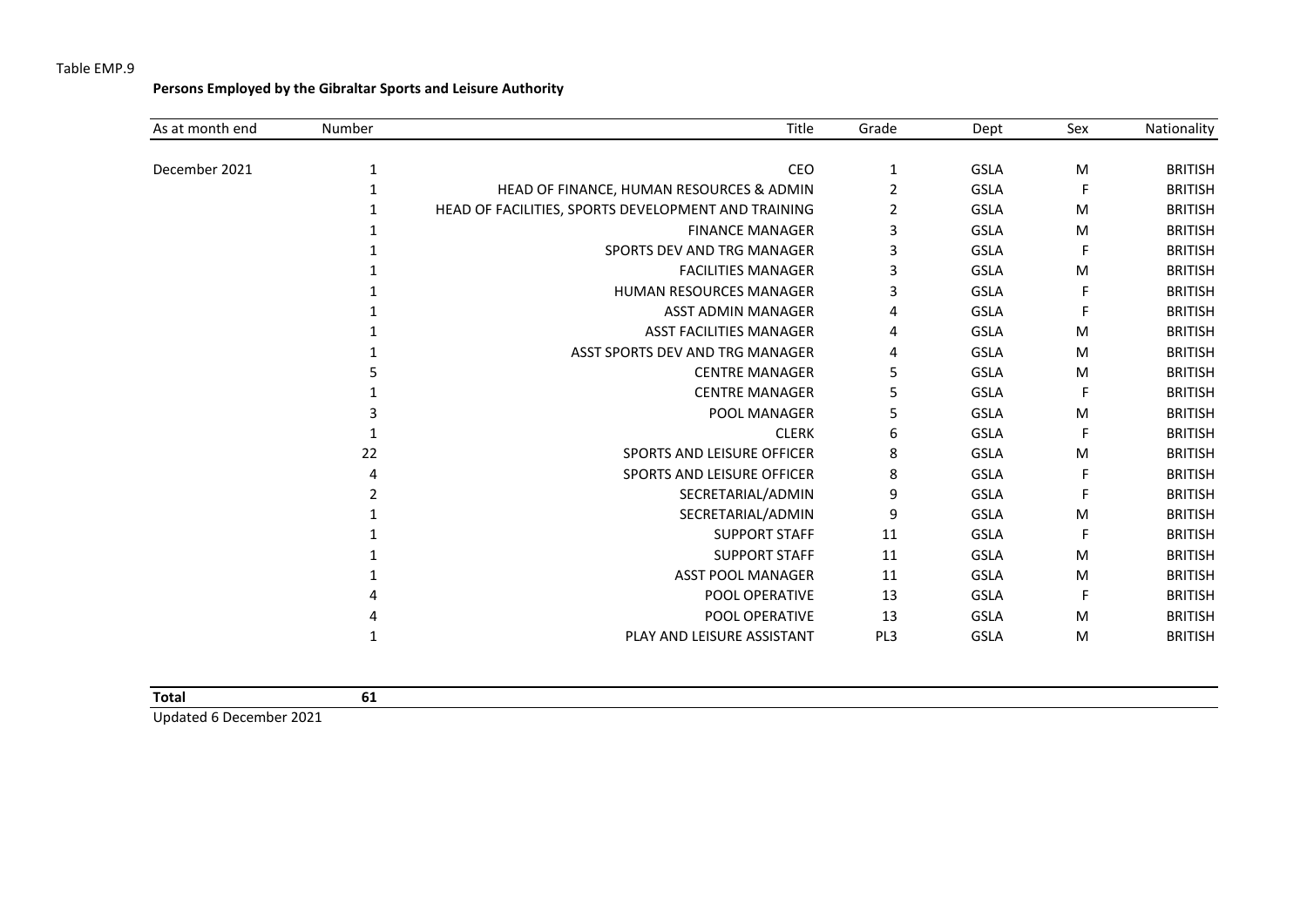**Persons Employed by the Gibraltar Sports and Leisure Authority**

| As at month end | Number | Title                                               | Grade | Dept        | Sex | Nationality    |
|-----------------|--------|-----------------------------------------------------|-------|-------------|-----|----------------|
| November 2021   | 1      | CEO                                                 | 1     | <b>GSLA</b> | M   | <b>BRITISH</b> |
|                 |        | HEAD OF FINANCE, HUMAN RESOURCES & ADMIN            | 2     | <b>GSLA</b> | F   | <b>BRITISH</b> |
|                 |        | HEAD OF FACILITIES, SPORTS DEVELOPMENT AND TRAINING | 2     | <b>GSLA</b> | M   | <b>BRITISH</b> |
|                 |        | <b>FINANCE MANAGER</b>                              | 3     | <b>GSLA</b> | M   | <b>BRITISH</b> |
|                 |        | SPORTS DEV AND TRG MANAGER                          | 3     | <b>GSLA</b> | F   | <b>BRITISH</b> |
|                 |        | <b>FACILITIES MANAGER</b>                           | 3     | <b>GSLA</b> | M   | <b>BRITISH</b> |
|                 |        | <b>HUMAN RESOURCES MANAGER</b>                      | 3     | <b>GSLA</b> | F   | <b>BRITISH</b> |
|                 |        | <b>ASST ADMIN MANAGER</b>                           | 4     | <b>GSLA</b> | F   | <b>BRITISH</b> |
|                 |        | <b>ASST FACILITIES MANAGER</b>                      | 4     | <b>GSLA</b> | M   | <b>BRITISH</b> |
|                 |        | ASST SPORTS DEV AND TRG MANAGER                     | 4     | <b>GSLA</b> | M   | <b>BRITISH</b> |
|                 |        | <b>CENTRE MANAGER</b>                               | 5     | <b>GSLA</b> | M   | <b>BRITISH</b> |
|                 |        | <b>CENTRE MANAGER</b>                               | 5     | <b>GSLA</b> | F   | <b>BRITISH</b> |
|                 |        | POOL MANAGER                                        | 5     | <b>GSLA</b> | M   | <b>BRITISH</b> |
|                 |        | <b>CLERK</b>                                        | 6     | GSLA        | F   | <b>BRITISH</b> |
|                 | 22     | SPORTS AND LEISURE OFFICER                          | 8     | <b>GSLA</b> | M   | <b>BRITISH</b> |
|                 |        | SPORTS AND LEISURE OFFICER                          | 8     | GSLA        | F   | <b>BRITISH</b> |
|                 |        | SECRETARIAL/ADMIN                                   | 9     | <b>GSLA</b> | F   | <b>BRITISH</b> |
|                 |        | SECRETARIAL/ADMIN                                   | 9     | GSLA        | M   | <b>BRITISH</b> |
|                 |        | <b>SUPPORT STAFF</b>                                | 11    | <b>GSLA</b> | F   | <b>BRITISH</b> |
|                 |        | <b>SUPPORT STAFF</b>                                | 11    | <b>GSLA</b> | M   | <b>BRITISH</b> |
|                 |        | <b>ASST POOL MANAGER</b>                            | 11    | <b>GSLA</b> | M   | <b>BRITISH</b> |
|                 |        | POOL OPERATIVE                                      | 13    | <b>GSLA</b> | F   | <b>BRITISH</b> |
|                 |        | POOL OPERATIVE                                      | 13    | <b>GSLA</b> | M   | <b>BRITISH</b> |
|                 |        | PLAY AND LEISURE ASSISTANT                          | PL3   | <b>GSLA</b> | M   | <b>BRITISH</b> |

| Total  |           | ັ |  |
|--------|-----------|---|--|
| .<br>. | $- - - -$ |   |  |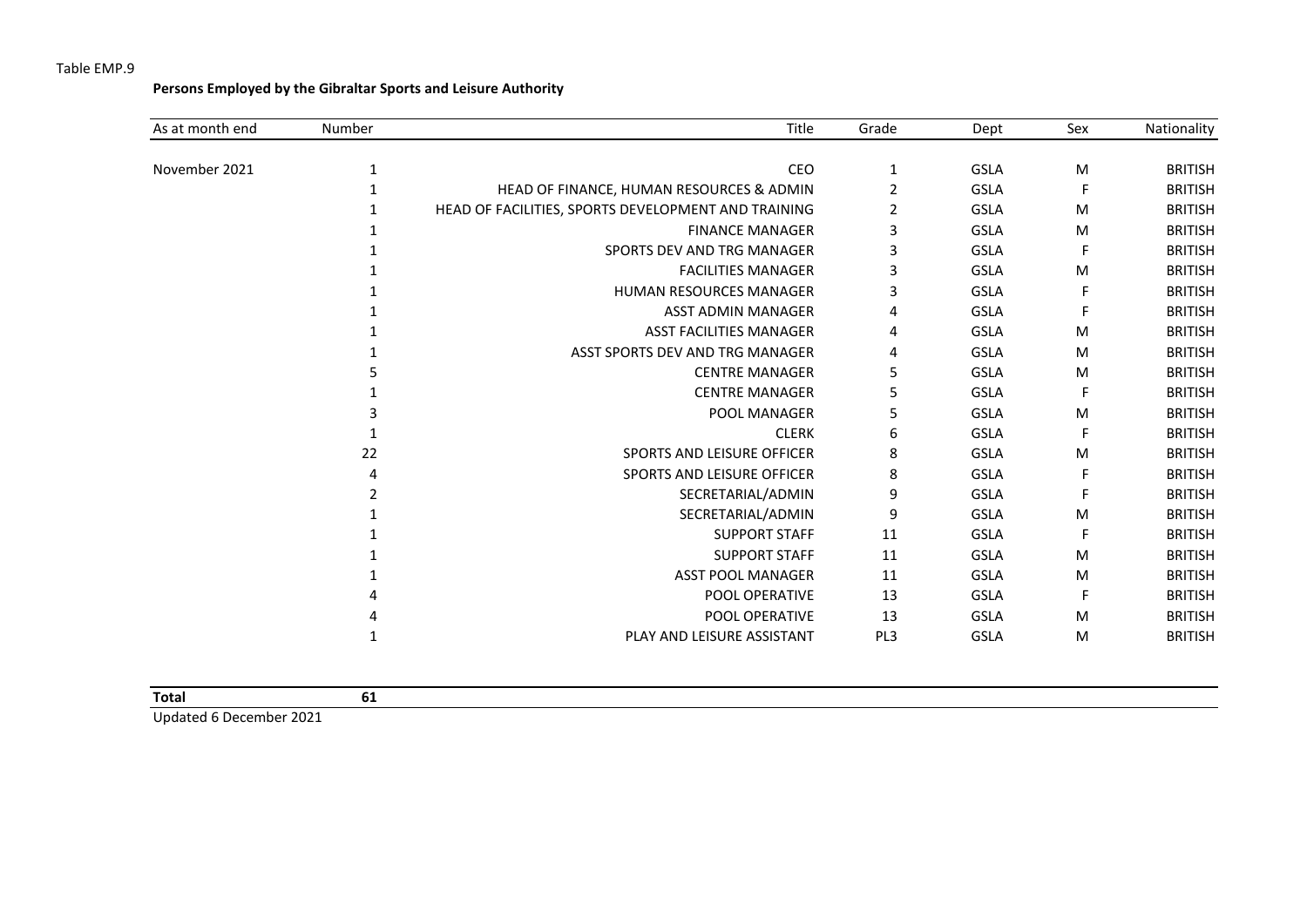**Persons Employed by the Gibraltar Sports and Leisure Authority**

| As at month end | Number | Title                                               | Grade | Dept        | Sex | Nationality    |
|-----------------|--------|-----------------------------------------------------|-------|-------------|-----|----------------|
| October 2021    |        | CEO                                                 | 1     | <b>GSLA</b> | M   | <b>BRITISH</b> |
|                 |        | HEAD OF FINANCE, HUMAN RESOURCES & ADMIN            | 2     | <b>GSLA</b> | F   | <b>BRITISH</b> |
|                 |        | HEAD OF FACILITIES, SPORTS DEVELOPMENT AND TRAINING | 2     | <b>GSLA</b> | M   | <b>BRITISH</b> |
|                 |        | <b>FINANCE MANAGER</b>                              | 3     | <b>GSLA</b> | M   | <b>BRITISH</b> |
|                 |        | SPORTS DEV AND TRG MANAGER                          | 3     | <b>GSLA</b> | F   | <b>BRITISH</b> |
|                 |        | <b>FACILITIES MANAGER</b>                           | 3     | <b>GSLA</b> | M   | <b>BRITISH</b> |
|                 |        | <b>HUMAN RESOURCES MANAGER</b>                      | 3     | <b>GSLA</b> | F   | <b>BRITISH</b> |
|                 |        | <b>ASST ADMIN MANAGER</b>                           | 4     | <b>GSLA</b> |     | <b>BRITISH</b> |
|                 |        | <b>ASST FACILITIES MANAGER</b>                      | 4     | <b>GSLA</b> | M   | <b>BRITISH</b> |
|                 |        | ASST SPORTS DEV AND TRG MANAGER                     | 4     | <b>GSLA</b> | M   | <b>BRITISH</b> |
|                 |        | <b>CENTRE MANAGER</b>                               | 5     | <b>GSLA</b> | M   | <b>BRITISH</b> |
|                 |        | <b>CENTRE MANAGER</b>                               | 5     | <b>GSLA</b> | F   | <b>BRITISH</b> |
|                 |        | POOL MANAGER                                        | 5     | <b>GSLA</b> | M   | <b>BRITISH</b> |
|                 |        | <b>CLERK</b>                                        | 6     | <b>GSLA</b> | F   | <b>BRITISH</b> |
|                 | 22     | SPORTS AND LEISURE OFFICER                          | 8     | <b>GSLA</b> | M   | <b>BRITISH</b> |
|                 |        | <b>SPORTS AND LEISURE OFFICER</b>                   | 8     | <b>GSLA</b> | F   | <b>BRITISH</b> |
|                 |        | SECRETARIAL/ADMIN                                   | 9     | <b>GSLA</b> | F   | <b>BRITISH</b> |
|                 |        | SECRETARIAL/ADMIN                                   | 9     | <b>GSLA</b> | M   | <b>BRITISH</b> |
|                 |        | <b>SUPPORT STAFF</b>                                | 11    | <b>GSLA</b> | F   | <b>BRITISH</b> |
|                 |        | <b>SUPPORT STAFF</b>                                | 11    | <b>GSLA</b> | M   | <b>BRITISH</b> |
|                 |        | <b>ASST POOL MANAGER</b>                            | 11    | <b>GSLA</b> | M   | <b>BRITISH</b> |
|                 |        | POOL OPERATIVE                                      | 13    | <b>GSLA</b> | F   | <b>BRITISH</b> |
|                 |        | POOL OPERATIVE                                      | 13    | <b>GSLA</b> | M   | <b>BRITISH</b> |
|                 |        | PLAY AND LEISURE ASSISTANT                          | PL3   | <b>GSLA</b> | M   | <b>BRITISH</b> |

| Total | ◡ |  |  |
|-------|---|--|--|
|       |   |  |  |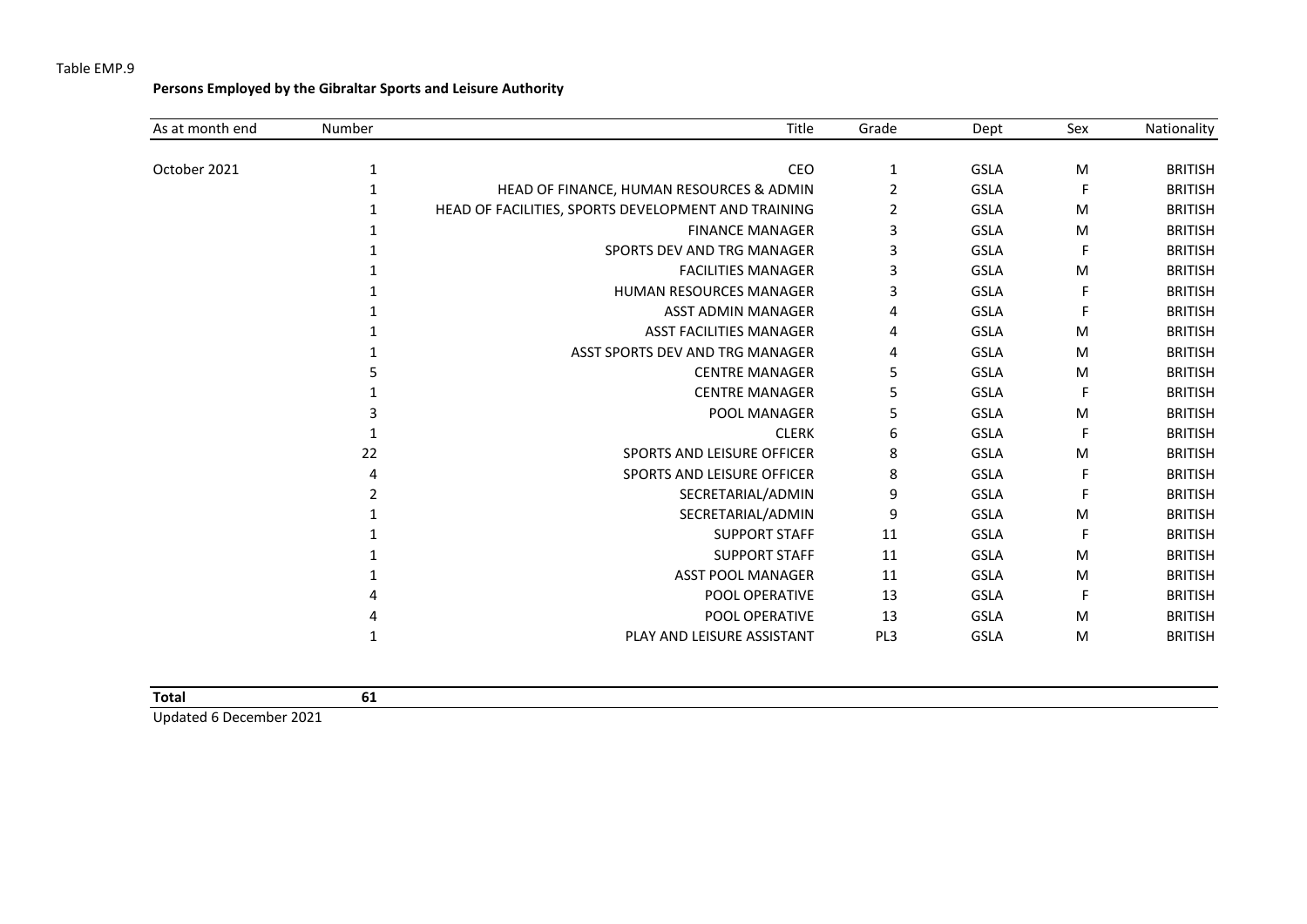**Persons Employed by the Gibraltar Sports and Leisure Authority**

| As at month end | Number | Title                                               | Grade | Dept        | Sex | Nationality    |
|-----------------|--------|-----------------------------------------------------|-------|-------------|-----|----------------|
| September 2021  | 1      | CEO                                                 | 1     | <b>GSLA</b> | M   | <b>BRITISH</b> |
|                 |        | HEAD OF FINANCE, HUMAN RESOURCES & ADMIN            | 2     | <b>GSLA</b> | F   | <b>BRITISH</b> |
|                 |        | HEAD OF FACILITIES, SPORTS DEVELOPMENT AND TRAINING | 2     | <b>GSLA</b> | M   | <b>BRITISH</b> |
|                 |        | <b>FINANCE MANAGER</b>                              | 3     | <b>GSLA</b> | M   | <b>BRITISH</b> |
|                 |        | SPORTS DEV AND TRG MANAGER                          | 3     | <b>GSLA</b> | F   | <b>BRITISH</b> |
|                 |        | <b>FACILITIES MANAGER</b>                           | 3     | <b>GSLA</b> | M   | <b>BRITISH</b> |
|                 |        | HUMAN RESOURCES MANAGER                             | 3     | <b>GSLA</b> | F   | <b>BRITISH</b> |
|                 |        | <b>ASST ADMIN MANAGER</b>                           | 4     | <b>GSLA</b> | F   | <b>BRITISH</b> |
|                 |        | <b>ASST FACILITIES MANAGER</b>                      | 4     | <b>GSLA</b> | M   | <b>BRITISH</b> |
|                 |        | ASST SPORTS DEV AND TRG MANAGER                     | 4     | <b>GSLA</b> | M   | <b>BRITISH</b> |
|                 |        | <b>CENTRE MANAGER</b>                               | 5     | <b>GSLA</b> | M   | <b>BRITISH</b> |
|                 |        | <b>CENTRE MANAGER</b>                               | 5     | <b>GSLA</b> | F   | <b>BRITISH</b> |
|                 |        | POOL MANAGER                                        | 5     | <b>GSLA</b> | M   | <b>BRITISH</b> |
|                 |        | <b>CLERK</b>                                        | 6     | <b>GSLA</b> | F   | <b>BRITISH</b> |
|                 | 22     | SPORTS AND LEISURE OFFICER                          | 8     | <b>GSLA</b> | M   | <b>BRITISH</b> |
|                 |        | SPORTS AND LEISURE OFFICER                          | 8     | <b>GSLA</b> | F   | <b>BRITISH</b> |
|                 |        | SECRETARIAL/ADMIN                                   | 9     | <b>GSLA</b> |     | <b>BRITISH</b> |
|                 |        | SECRETARIAL/ADMIN                                   | 9     | <b>GSLA</b> | M   | <b>BRITISH</b> |
|                 |        | <b>SUPPORT STAFF</b>                                | 11    | <b>GSLA</b> | F   | <b>BRITISH</b> |
|                 |        | <b>SUPPORT STAFF</b>                                | 11    | <b>GSLA</b> | M   | <b>BRITISH</b> |
|                 |        | <b>ASST POOL MANAGER</b>                            | 11    | <b>GSLA</b> | M   | <b>BRITISH</b> |
|                 |        | POOL OPERATIVE                                      | 13    | <b>GSLA</b> | F   | <b>BRITISH</b> |
|                 |        | <b>POOL OPERATIVE</b>                               | 13    | <b>GSLA</b> | M   | <b>BRITISH</b> |
|                 |        | PLAY AND LEISURE ASSISTANT                          | PL3   | <b>GSLA</b> | M   | <b>BRITISH</b> |
|                 |        |                                                     |       |             |     |                |

|  |  | Total | 61 |
|--|--|-------|----|
|--|--|-------|----|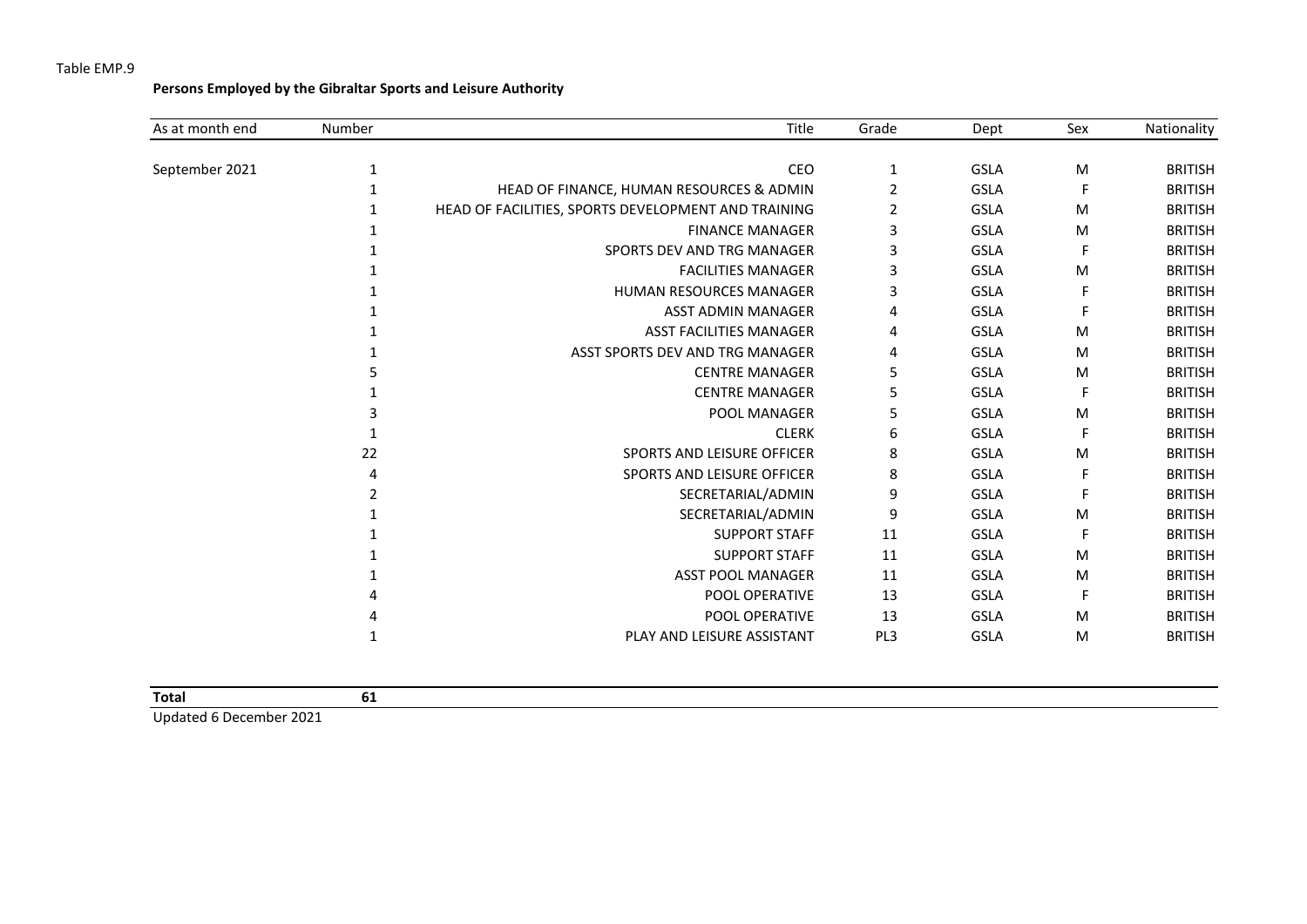**Persons Employed by the Gibraltar Sports and Leisure Authority**

| As at month end | Number | Title                                               | Grade | Dept        | Sex | Nationality    |
|-----------------|--------|-----------------------------------------------------|-------|-------------|-----|----------------|
|                 |        | CEO                                                 |       | <b>GSLA</b> | M   | <b>BRITISH</b> |
| August 2021     |        |                                                     | 1     |             |     |                |
|                 |        | HEAD OF FINANCE, HUMAN RESOURCES & ADMIN            | 2     | <b>GSLA</b> | F   | <b>BRITISH</b> |
|                 |        | HEAD OF FACILITIES, SPORTS DEVELOPMENT AND TRAINING | 2     | <b>GSLA</b> | M   | <b>BRITISH</b> |
|                 |        | <b>FINANCE MANAGER</b>                              | 3     | <b>GSLA</b> | M   | <b>BRITISH</b> |
|                 |        | SPORTS DEV AND TRG MANAGER                          | 3     | GSLA        | F   | <b>BRITISH</b> |
|                 |        | <b>FACILITIES MANAGER</b>                           | 3     | GSLA        | M   | <b>BRITISH</b> |
|                 |        | <b>HUMAN RESOURCES MANAGER</b>                      | 3     | <b>GSLA</b> | F   | <b>BRITISH</b> |
|                 |        | ASST ADMIN MANAGER                                  | 4     | <b>GSLA</b> |     | <b>BRITISH</b> |
|                 |        | <b>ASST FACILITIES MANAGER</b>                      | 4     | <b>GSLA</b> | M   | <b>BRITISH</b> |
|                 |        | ASST SPORTS DEV AND TRG MANAGER                     | 4     | <b>GSLA</b> | M   | <b>BRITISH</b> |
|                 |        | <b>CENTRE MANAGER</b>                               | 5     | <b>GSLA</b> | M   | <b>BRITISH</b> |
|                 |        | <b>CENTRE MANAGER</b>                               | 5     | <b>GSLA</b> | F   | <b>BRITISH</b> |
|                 |        | POOL MANAGER                                        | 5     | GSLA        | M   | <b>BRITISH</b> |
|                 |        | <b>CLERK</b>                                        | 6     | <b>GSLA</b> | F   | <b>BRITISH</b> |
|                 | 22     | SPORTS AND LEISURE OFFICER                          | 8     | <b>GSLA</b> | M   | <b>BRITISH</b> |
|                 | 4      | SPORTS AND LEISURE OFFICER                          | 8     | <b>GSLA</b> | F   | <b>BRITISH</b> |
|                 |        | SECRETARIAL/ADMIN                                   | 9     | <b>GSLA</b> | F   | <b>BRITISH</b> |
|                 |        | SECRETARIAL/ADMIN                                   | 9     | <b>GSLA</b> | M   | <b>BRITISH</b> |
|                 |        | <b>SUPPORT STAFF</b>                                | 11    | <b>GSLA</b> | F   | <b>BRITISH</b> |
|                 |        | <b>SUPPORT STAFF</b>                                | 11    | <b>GSLA</b> | M   | <b>BRITISH</b> |
|                 |        | <b>ASST POOL MANAGER</b>                            | 11    | <b>GSLA</b> | M   | <b>BRITISH</b> |
|                 |        | POOL OPERATIVE                                      | 13    | <b>GSLA</b> | F.  | <b>BRITISH</b> |
|                 |        | POOL OPERATIVE                                      | 13    | <b>GSLA</b> | M   | <b>BRITISH</b> |
|                 |        | PLAY AND LEISURE ASSISTANT                          | PL3   | <b>GSLA</b> | M   | <b>BRITISH</b> |

| <b>Total</b> | ∽<br>. .<br>$-$ |
|--------------|-----------------|
|              |                 |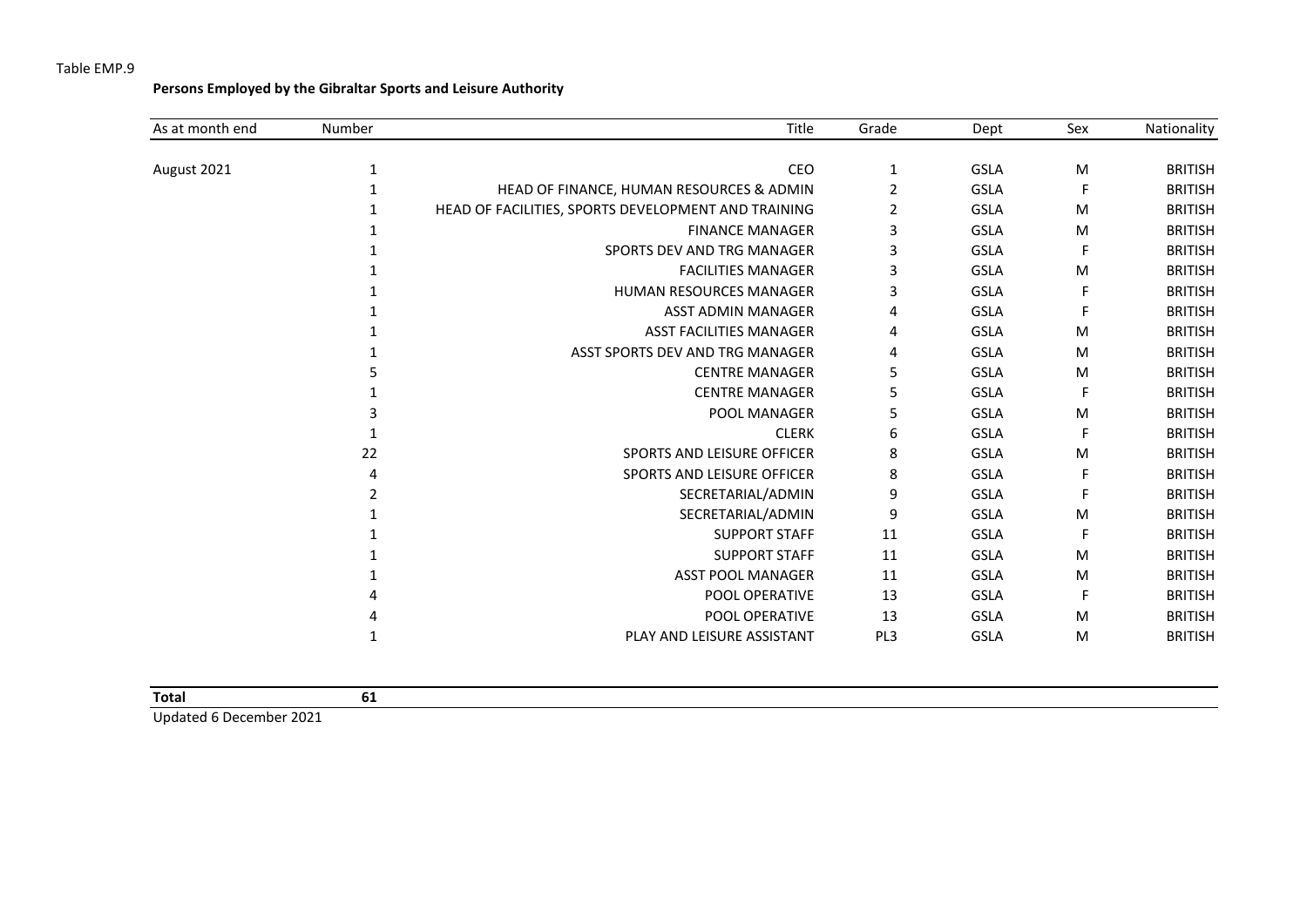**Persons Employed by the Gibraltar Sports and Leisure Authority**

| As at month end  | Number | <b>Title</b>                                        | Grade           | Dept        | Sex | Nationality    |
|------------------|--------|-----------------------------------------------------|-----------------|-------------|-----|----------------|
| <b>July 2021</b> |        | CEO                                                 |                 | <b>GSLA</b> | M   | <b>BRITISH</b> |
|                  |        | HEAD OF FINANCE, HUMAN RESOURCES & ADMIN            |                 | <b>GSLA</b> |     | <b>BRITISH</b> |
|                  |        | HEAD OF FACILITIES, SPORTS DEVELOPMENT AND TRAINING |                 | <b>GSLA</b> | M   | <b>BRITISH</b> |
|                  |        | <b>FINANCE MANAGER</b>                              | 3               | <b>GSLA</b> | M   | <b>BRITISH</b> |
|                  |        | SPORTS DEV AND TRG MANAGER                          |                 | <b>GSLA</b> | F   | <b>BRITISH</b> |
|                  |        | <b>FACILITIES MANAGER</b>                           |                 | <b>GSLA</b> | M   | <b>BRITISH</b> |
|                  |        | <b>HUMAN RESOURCES MANAGER</b>                      | з               | <b>GSLA</b> |     | <b>BRITISH</b> |
|                  |        | <b>ASST ADMIN MANAGER</b>                           |                 | <b>GSLA</b> |     | <b>BRITISH</b> |
|                  |        | <b>ASST FACILITIES MANAGER</b>                      |                 | GSLA        | M   | <b>BRITISH</b> |
|                  |        | ASST SPORTS DEV AND TRG MANAGER                     | 4               | <b>GSLA</b> | M   | <b>BRITISH</b> |
|                  |        | <b>CENTRE MANAGER</b>                               | 5               | <b>GSLA</b> | M   | <b>BRITISH</b> |
|                  |        | <b>CENTRE MANAGER</b>                               | 5               | <b>GSLA</b> | F   | <b>BRITISH</b> |
|                  |        | <b>POOL MANAGER</b>                                 | 5               | <b>GSLA</b> | M   | <b>BRITISH</b> |
|                  |        | <b>CLERK</b>                                        | 6               | <b>GSLA</b> |     | <b>BRITISH</b> |
|                  | 22     | SPORTS AND LEISURE OFFICER                          | 8               | <b>GSLA</b> | M   | <b>BRITISH</b> |
|                  | 4      | SPORTS AND LEISURE OFFICER                          | 8               | <b>GSLA</b> |     | <b>BRITISH</b> |
|                  |        | SECRETARIAL/ADMIN                                   | 9               | <b>GSLA</b> |     | <b>BRITISH</b> |
|                  |        | SECRETARIAL/ADMIN                                   | 9               | <b>GSLA</b> | M   | <b>BRITISH</b> |
|                  |        | <b>SUPPORT STAFF</b>                                | 11              | <b>GSLA</b> |     | <b>BRITISH</b> |
|                  |        | <b>SUPPORT STAFF</b>                                | 11              | <b>GSLA</b> | M   | <b>BRITISH</b> |
|                  |        | <b>ASST POOL MANAGER</b>                            | 11              | <b>GSLA</b> | M   | <b>BRITISH</b> |
|                  |        | POOL OPERATIVE                                      | 13              | <b>GSLA</b> | F   | <b>BRITISH</b> |
|                  |        | POOL OPERATIVE                                      | 13              | <b>GSLA</b> | M   | <b>BRITISH</b> |
|                  |        | PLAY AND LEISURE ASSISTANT                          | PL <sub>3</sub> | <b>GSLA</b> | M   | <b>BRITISH</b> |

| <b>Total</b>                 | ັບ⊥ |
|------------------------------|-----|
| <b>Hadden Francisco A004</b> |     |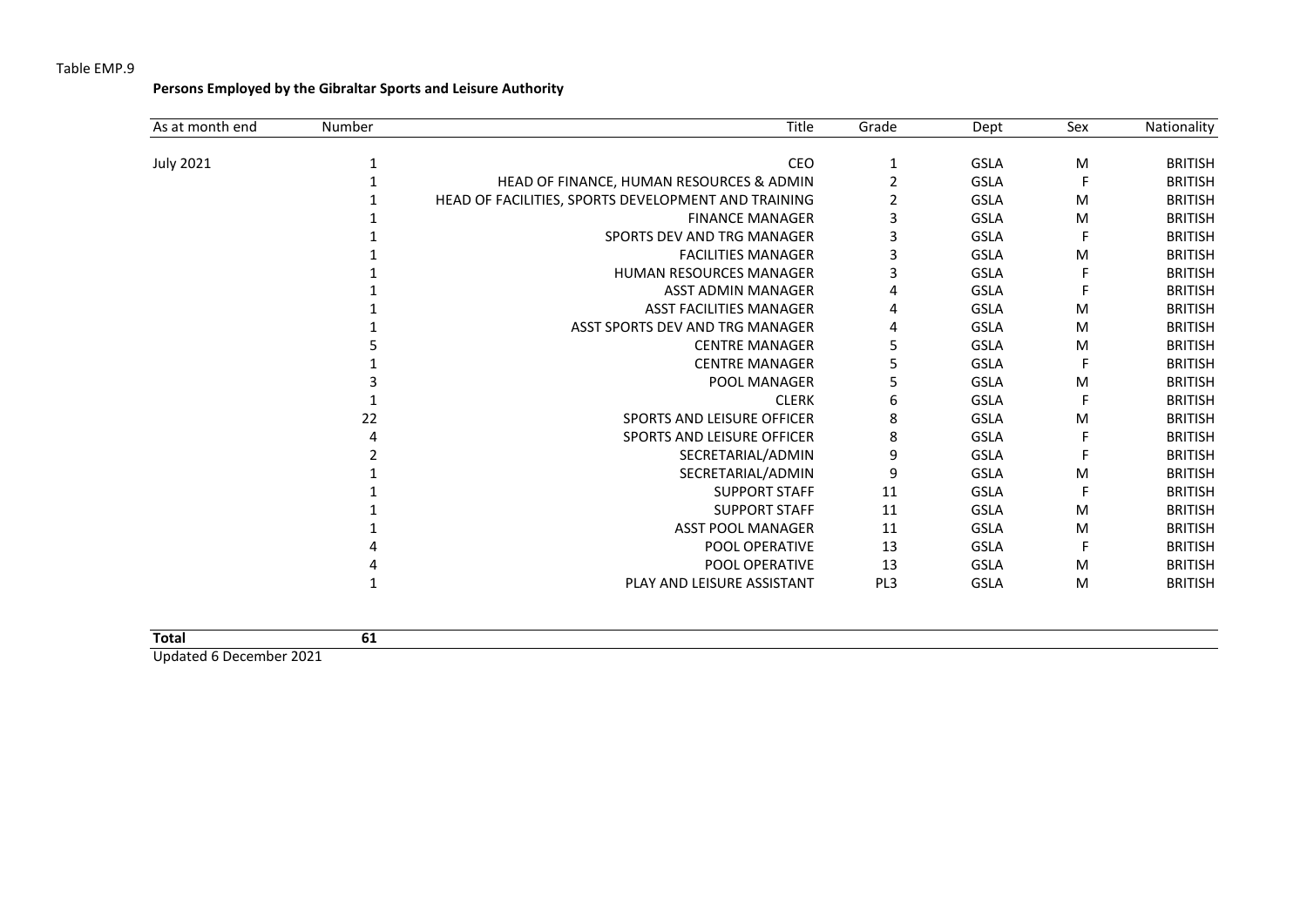**Persons Employed by the Gibraltar Sports and Leisure Authority**

| As at month end | Number | <b>Title</b>                                        | Grade | Dept        | Sex | Nationality    |
|-----------------|--------|-----------------------------------------------------|-------|-------------|-----|----------------|
| June 2021       |        | CEO                                                 |       | <b>GSLA</b> | M   | <b>BRITISH</b> |
|                 |        | HEAD OF FINANCE, HUMAN RESOURCES & ADMIN            |       | <b>GSLA</b> |     | <b>BRITISH</b> |
|                 |        | HEAD OF FACILITIES, SPORTS DEVELOPMENT AND TRAINING |       | <b>GSLA</b> | M   | <b>BRITISH</b> |
|                 |        | <b>FINANCE MANAGER</b>                              | 3     | GSLA        | M   | <b>BRITISH</b> |
|                 |        | SPORTS DEV AND TRG MANAGER                          | з     | <b>GSLA</b> |     | <b>BRITISH</b> |
|                 |        | <b>FACILITIES MANAGER</b>                           | 3     | <b>GSLA</b> | M   | <b>BRITISH</b> |
|                 |        | <b>HUMAN RESOURCES MANAGER</b>                      | 3     | <b>GSLA</b> |     | <b>BRITISH</b> |
|                 |        | <b>ASST ADMIN MANAGER</b>                           |       | GSLA        |     | <b>BRITISH</b> |
|                 |        | <b>ASST FACILITIES MANAGER</b>                      | 4     | <b>GSLA</b> | M   | <b>BRITISH</b> |
|                 |        | ASST SPORTS DEV AND TRG MANAGER                     | 4     | <b>GSLA</b> | M   | <b>BRITISH</b> |
|                 |        | <b>CENTRE MANAGER</b>                               | 5     | <b>GSLA</b> | M   | <b>BRITISH</b> |
|                 |        | <b>CENTRE MANAGER</b>                               | 5     | <b>GSLA</b> | F   | <b>BRITISH</b> |
|                 |        | <b>POOL MANAGER</b>                                 | 5     | <b>GSLA</b> | M   | <b>BRITISH</b> |
|                 |        | <b>CLERK</b>                                        | 6     | <b>GSLA</b> |     | <b>BRITISH</b> |
|                 | 22     | SPORTS AND LEISURE OFFICER                          | 8     | <b>GSLA</b> | M   | <b>BRITISH</b> |
|                 |        | <b>SPORTS AND LEISURE OFFICER</b>                   | 8     | <b>GSLA</b> |     | <b>BRITISH</b> |
|                 |        | SECRETARIAL/ADMIN                                   | 9     | <b>GSLA</b> |     | <b>BRITISH</b> |
|                 |        | SECRETARIAL/ADMIN                                   | 9     | <b>GSLA</b> | M   | <b>BRITISH</b> |
|                 |        | <b>SUPPORT STAFF</b>                                | 11    | <b>GSLA</b> |     | <b>BRITISH</b> |
|                 |        | <b>SUPPORT STAFF</b>                                | 11    | <b>GSLA</b> | M   | <b>BRITISH</b> |
|                 |        | <b>ASST POOL MANAGER</b>                            | 11    | <b>GSLA</b> | M   | <b>BRITISH</b> |
|                 |        | POOL OPERATIVE                                      | 13    | <b>GSLA</b> |     | <b>BRITISH</b> |
|                 |        | POOL OPERATIVE                                      | 13    | <b>GSLA</b> | M   | <b>BRITISH</b> |
|                 |        | PLAY AND LEISURE ASSISTANT                          | PL3   | <b>GSLA</b> | M   | <b>BRITISH</b> |

| <b>Total</b>              |  |  |  |
|---------------------------|--|--|--|
| Undetail C. Desamber 2021 |  |  |  |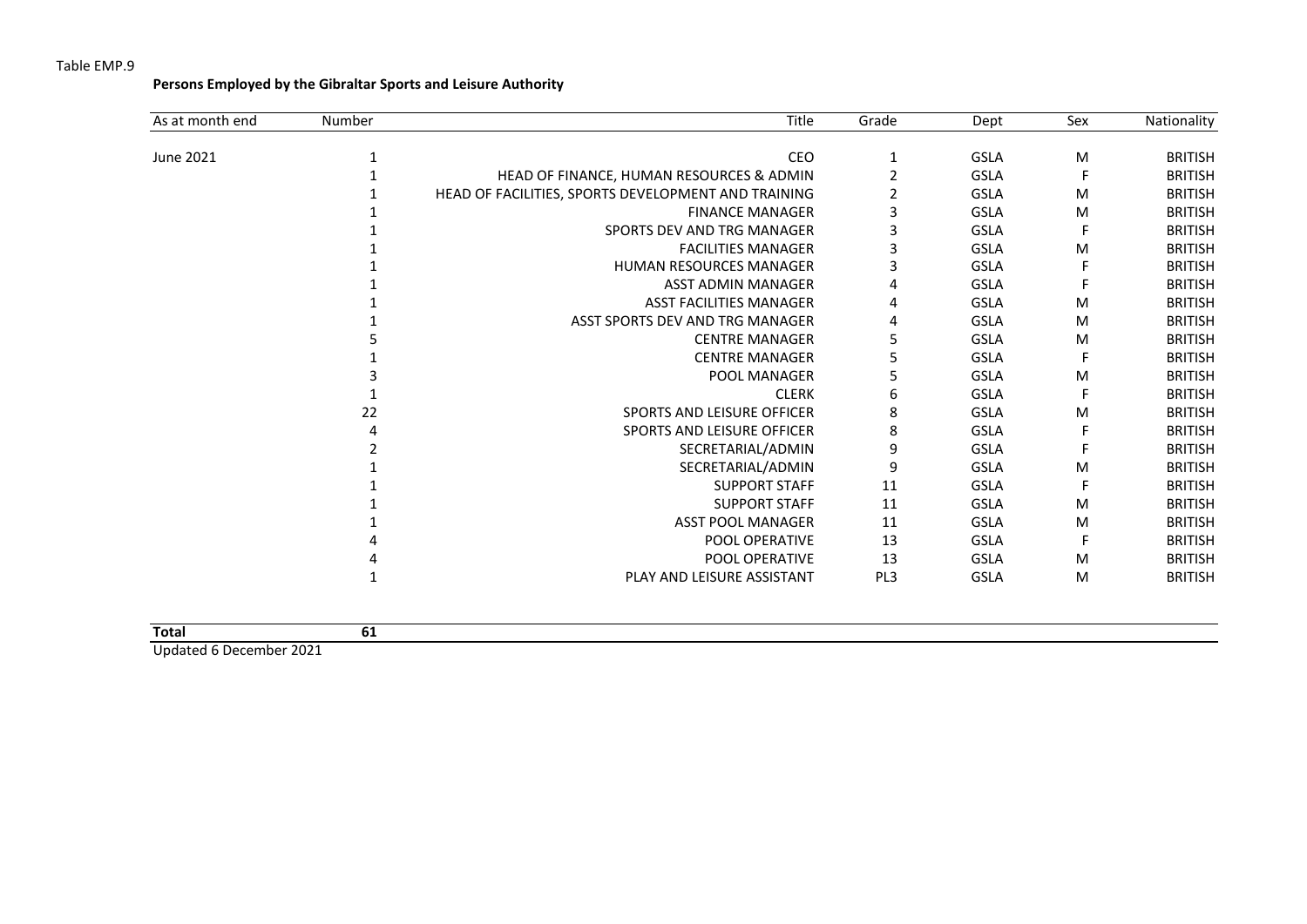**Persons Employed by the Gibraltar Sports and Leisure Authority**

| As at month end | Number | <b>Title</b>                                        | Grade           | Dept        | Sex | Nationality    |
|-----------------|--------|-----------------------------------------------------|-----------------|-------------|-----|----------------|
| May 2021        |        | CEO                                                 |                 | <b>GSLA</b> | M   | <b>BRITISH</b> |
|                 |        | HEAD OF FINANCE, HUMAN RESOURCES & ADMIN            |                 | GSLA        |     | <b>BRITISH</b> |
|                 |        | HEAD OF FACILITIES, SPORTS DEVELOPMENT AND TRAINING |                 | <b>GSLA</b> | M   | <b>BRITISH</b> |
|                 |        | <b>FINANCE MANAGER</b>                              | 3               | <b>GSLA</b> | M   | <b>BRITISH</b> |
|                 |        | SPORTS DEV AND TRG MANAGER                          | з               | <b>GSLA</b> |     | <b>BRITISH</b> |
|                 |        | <b>FACILITIES MANAGER</b>                           |                 | <b>GSLA</b> | M   | <b>BRITISH</b> |
|                 |        | <b>HUMAN RESOURCES MANAGER</b>                      | 3               | <b>GSLA</b> |     | <b>BRITISH</b> |
|                 |        | <b>ASST ADMIN MANAGER</b>                           |                 | <b>GSLA</b> |     | <b>BRITISH</b> |
|                 |        | <b>ASST FACILITIES MANAGER</b>                      |                 | <b>GSLA</b> | M   | <b>BRITISH</b> |
|                 |        | ASST SPORTS DEV AND TRG MANAGER                     | 4               | <b>GSLA</b> | M   | <b>BRITISH</b> |
|                 |        | <b>CENTRE MANAGER</b>                               | 5               | <b>GSLA</b> | M   | <b>BRITISH</b> |
|                 |        | <b>CENTRE MANAGER</b>                               | 5               | <b>GSLA</b> | F   | <b>BRITISH</b> |
|                 |        | POOL MANAGER                                        | 5               | <b>GSLA</b> | M   | <b>BRITISH</b> |
|                 |        | <b>CLERK</b>                                        | 6               | <b>GSLA</b> |     | <b>BRITISH</b> |
|                 | 22     | SPORTS AND LEISURE OFFICER                          | 8               | <b>GSLA</b> | M   | <b>BRITISH</b> |
|                 |        | <b>SPORTS AND LEISURE OFFICER</b>                   | 8               | <b>GSLA</b> |     | <b>BRITISH</b> |
|                 |        | SECRETARIAL/ADMIN                                   | 9               | <b>GSLA</b> |     | <b>BRITISH</b> |
|                 |        | SECRETARIAL/ADMIN                                   | 9               | <b>GSLA</b> | M   | <b>BRITISH</b> |
|                 |        | <b>SUPPORT STAFF</b>                                | 11              | <b>GSLA</b> |     | <b>BRITISH</b> |
|                 |        | <b>SUPPORT STAFF</b>                                | 11              | <b>GSLA</b> | M   | <b>BRITISH</b> |
|                 |        | <b>ASST POOL MANAGER</b>                            | 11              | <b>GSLA</b> | M   | <b>BRITISH</b> |
|                 |        | POOL OPERATIVE                                      | 13              | <b>GSLA</b> |     | <b>BRITISH</b> |
|                 |        | POOL OPERATIVE                                      | 13              | <b>GSLA</b> | M   | <b>BRITISH</b> |
|                 |        | PLAY AND LEISURE ASSISTANT                          | PL <sub>3</sub> | <b>GSLA</b> | M   | <b>BRITISH</b> |

| <b>Total</b>                   |  |  |  |
|--------------------------------|--|--|--|
| <b>Undated C December 2021</b> |  |  |  |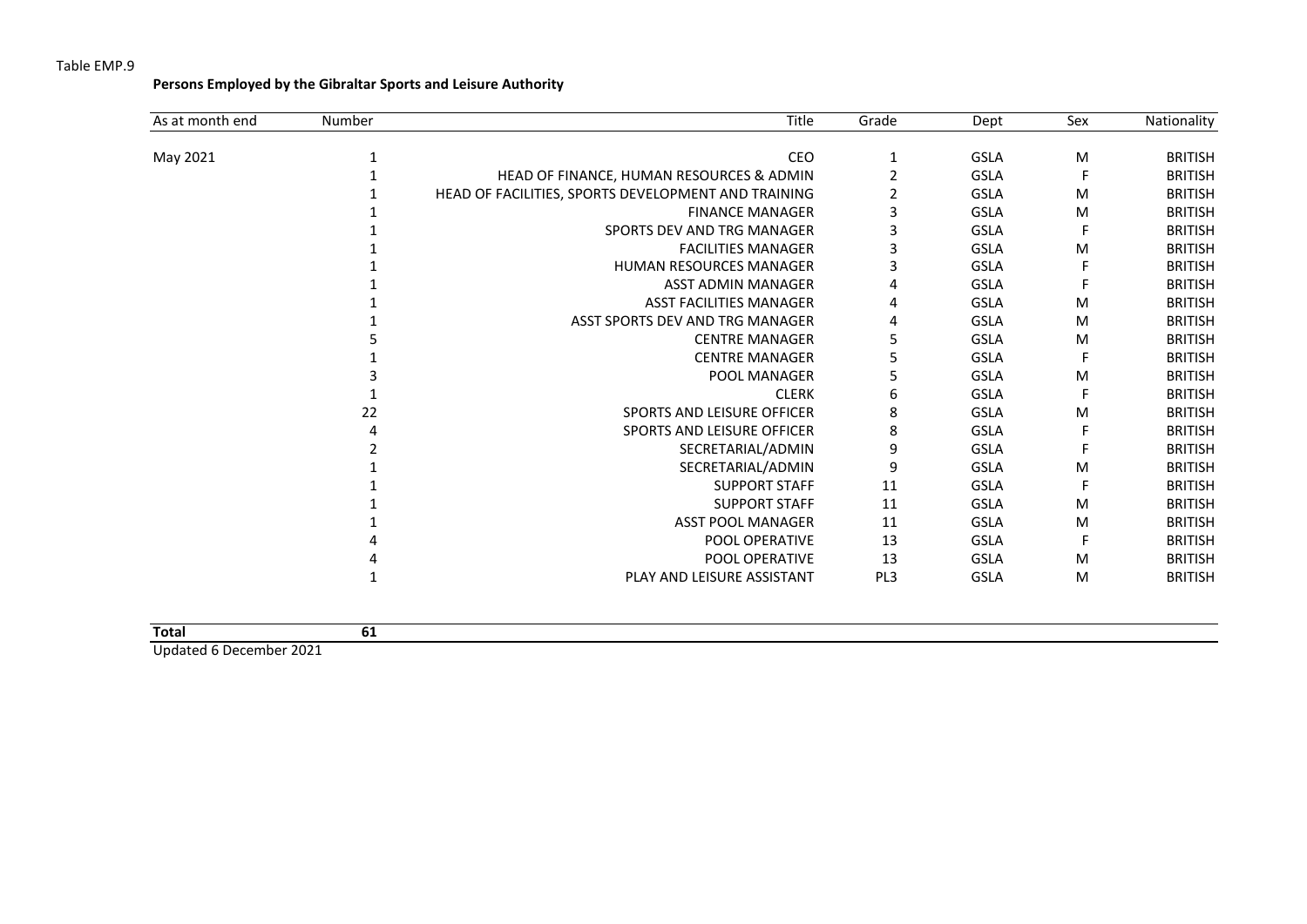**Persons Employed by the Gibraltar Sports and Leisure Authority**

| As at month end | Number | Title                                               | Grade           | Dept        | Sex | Nationality    |
|-----------------|--------|-----------------------------------------------------|-----------------|-------------|-----|----------------|
| April 2021      |        | CEO                                                 |                 | <b>GSLA</b> | M   | <b>BRITISH</b> |
|                 |        | HEAD OF FINANCE, HUMAN RESOURCES & ADMIN            |                 | <b>GSLA</b> |     | <b>BRITISH</b> |
|                 |        | HEAD OF FACILITIES, SPORTS DEVELOPMENT AND TRAINING |                 | <b>GSLA</b> | M   | <b>BRITISH</b> |
|                 |        | <b>FINANCE MANAGER</b>                              |                 | <b>GSLA</b> | M   | <b>BRITISH</b> |
|                 |        | SPORTS DEV AND TRG MANAGER                          | 3               | <b>GSLA</b> |     | <b>BRITISH</b> |
|                 |        | <b>FACILITIES MANAGER</b>                           | 3               | <b>GSLA</b> | M   | <b>BRITISH</b> |
|                 |        | <b>HUMAN RESOURCES MANAGER</b>                      | 3               | <b>GSLA</b> |     | <b>BRITISH</b> |
|                 |        | <b>ASST ADMIN MANAGER</b>                           | 4               | <b>GSLA</b> |     | <b>BRITISH</b> |
|                 |        | <b>ASST FACILITIES MANAGER</b>                      | 4               | <b>GSLA</b> | M   | <b>BRITISH</b> |
|                 |        | ASST SPORTS DEV AND TRG MANAGER                     | 4               | <b>GSLA</b> | M   | <b>BRITISH</b> |
|                 |        | <b>CENTRE MANAGER</b>                               | 5               | <b>GSLA</b> | M   | <b>BRITISH</b> |
|                 |        | <b>CENTRE MANAGER</b>                               | 5               | <b>GSLA</b> |     | <b>BRITISH</b> |
|                 |        | <b>POOL MANAGER</b>                                 | 5               | <b>GSLA</b> | M   | <b>BRITISH</b> |
|                 |        | <b>CLERK</b>                                        | 6               | <b>GSLA</b> |     | <b>BRITISH</b> |
|                 | 22     | SPORTS AND LEISURE OFFICER                          | 8               | <b>GSLA</b> | M   | <b>BRITISH</b> |
|                 | 3      | <b>SPORTS AND LEISURE OFFICER</b>                   | 8               | <b>GSLA</b> |     | <b>BRITISH</b> |
|                 |        | SECRETARIAL/ADMIN                                   | 9               | <b>GSLA</b> |     | <b>BRITISH</b> |
|                 |        | SECRETARIAL/ADMIN                                   | 9               | <b>GSLA</b> | M   | <b>BRITISH</b> |
|                 |        | <b>SUPPORT STAFF</b>                                | 11              | <b>GSLA</b> |     | <b>BRITISH</b> |
|                 |        | <b>SUPPORT STAFF</b>                                | 11              | <b>GSLA</b> | M   | <b>BRITISH</b> |
|                 |        | <b>ASST POOL MANAGER</b>                            | 11              | <b>GSLA</b> | M   | <b>BRITISH</b> |
|                 |        | POOL OPERATIVE                                      | 13              | <b>GSLA</b> |     | <b>BRITISH</b> |
|                 |        | POOL OPERATIVE                                      | 13              | <b>GSLA</b> | M   | <b>BRITISH</b> |
|                 |        | PLAY AND LEISURE ASSISTANT                          | PL <sub>3</sub> | <b>GSLA</b> | M   | <b>BRITISH</b> |

| <b>Total</b>               | ы      |  |  |
|----------------------------|--------|--|--|
| <b>Ilndated 6 December</b> | ∍ הרחר |  |  |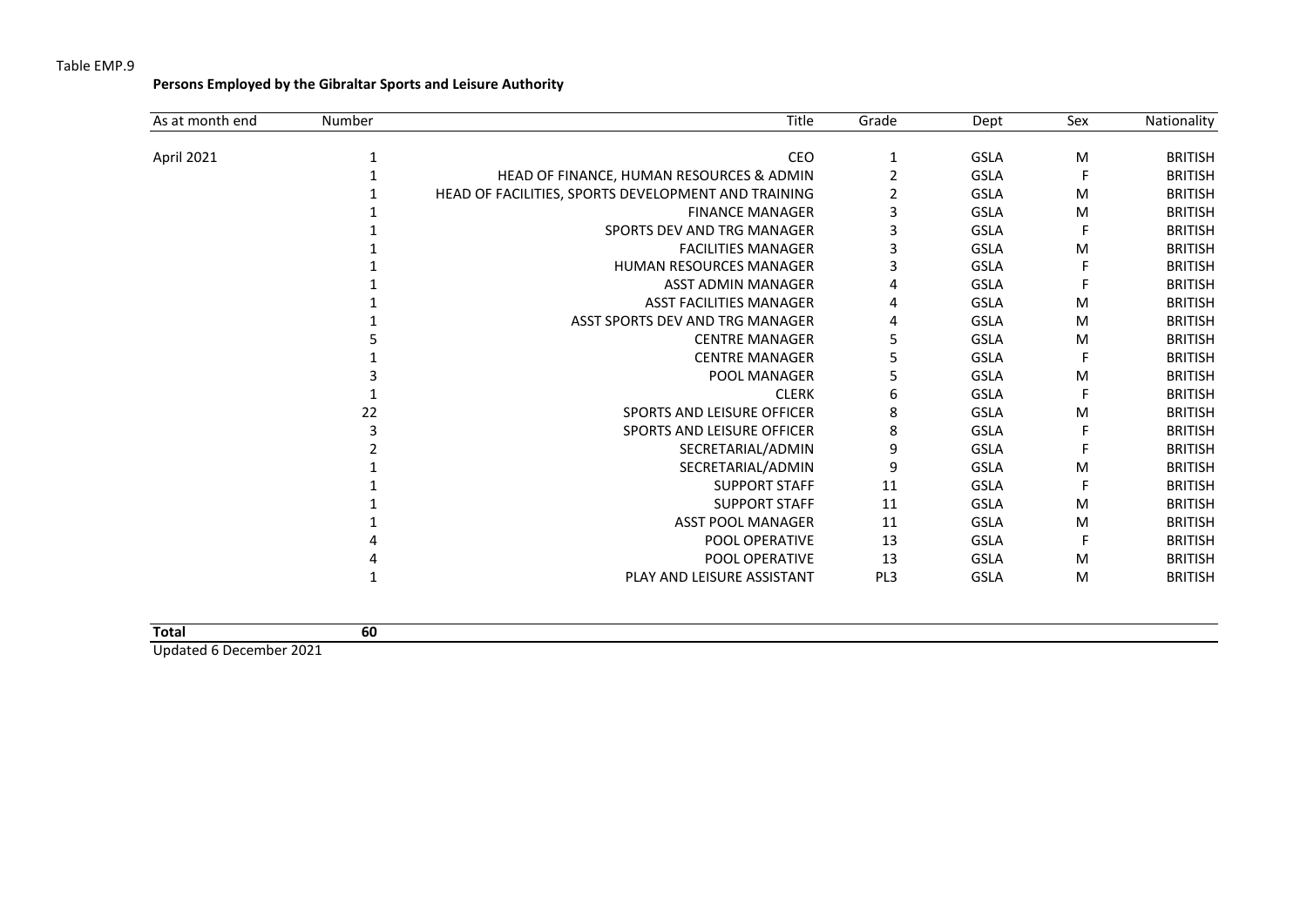**Persons Employed by the Gibraltar Sports and Leisure Authority**

| As at month end | Number | Title                                               | Grade | Dept        | Sex | Nationality    |
|-----------------|--------|-----------------------------------------------------|-------|-------------|-----|----------------|
| March 2021      | 1      | CEO                                                 | 1     | <b>GSLA</b> | M   | <b>BRITISH</b> |
|                 |        | HEAD OF FINANCE, HUMAN RESOURCES & ADMIN            | 2     | <b>GSLA</b> | F   | <b>BRITISH</b> |
|                 |        | HEAD OF FACILITIES, SPORTS DEVELOPMENT AND TRAINING | 2     | <b>GSLA</b> | M   | <b>BRITISH</b> |
|                 |        | <b>FINANCE MANAGER</b>                              | 3     |             |     |                |
|                 |        |                                                     |       | <b>GSLA</b> | M   | <b>BRITISH</b> |
|                 |        | SPORTS DEV AND TRG MANAGER                          | 3     | <b>GSLA</b> | F   | <b>BRITISH</b> |
|                 |        | <b>FACILITIES MANAGER</b>                           | 3     | <b>GSLA</b> | M   | <b>BRITISH</b> |
|                 |        | <b>HUMAN RESOURCES MANAGER</b>                      | 3     | <b>GSLA</b> | F   | <b>BRITISH</b> |
|                 |        | ASST ADMIN MANAGER                                  | 4     | <b>GSLA</b> | F   | <b>BRITISH</b> |
|                 |        | <b>ASST FACILITIES MANAGER</b>                      | 4     | <b>GSLA</b> | M   | <b>BRITISH</b> |
|                 |        | ASST SPORTS DEV AND TRG MANAGER                     | 4     | <b>GSLA</b> | M   | <b>BRITISH</b> |
|                 | 5      | <b>CENTRE MANAGER</b>                               | 5     | <b>GSLA</b> | M   | <b>BRITISH</b> |
|                 |        | <b>CENTRE MANAGER</b>                               | 5     | <b>GSLA</b> | F   | <b>BRITISH</b> |
|                 |        | POOL MANAGER                                        | 5     | <b>GSLA</b> | M   | <b>BRITISH</b> |
|                 |        | <b>CLERK</b>                                        | 6     | <b>GSLA</b> | F   | <b>BRITISH</b> |
|                 | 22     | <b>SPORTS AND LEISURE OFFICER</b>                   | 8     | <b>GSLA</b> | M   | <b>BRITISH</b> |
|                 | 3      | SPORTS AND LEISURE OFFICER                          | 8     | <b>GSLA</b> | F   | <b>BRITISH</b> |
|                 |        | SECRETARIAL/ADMIN                                   | 9     | <b>GSLA</b> |     | <b>BRITISH</b> |
|                 |        | SECRETARIAL/ADMIN                                   | 9     | <b>GSLA</b> | M   | <b>BRITISH</b> |
|                 |        | <b>SUPPORT STAFF</b>                                | 11    | <b>GSLA</b> | F   | <b>BRITISH</b> |
|                 |        | <b>SUPPORT STAFF</b>                                | 11    | <b>GSLA</b> | M   | <b>BRITISH</b> |
|                 |        | <b>ASST POOL MANAGER</b>                            | 11    | <b>GSLA</b> | M   | <b>BRITISH</b> |
|                 |        | POOL OPERATIVE                                      | 13    | <b>GSLA</b> | F   | <b>BRITISH</b> |
|                 |        | POOL OPERATIVE                                      | 13    | <b>GSLA</b> | M   | <b>BRITISH</b> |
|                 |        | PLAY AND LEISURE ASSISTANT                          | PL3   | <b>GSLA</b> | M   | <b>BRITISH</b> |
|                 |        |                                                     |       |             |     |                |

| <b>Total</b> | ou |  |  |  |
|--------------|----|--|--|--|
|              |    |  |  |  |

Updated 6 December 2021

#### Table EMP.9

## **Persons Employed by the Gibraltar Sports and Leisure Authority**

| As at month end | Number | Title                                    | Grade | Dept | Sex | Nationality    |
|-----------------|--------|------------------------------------------|-------|------|-----|----------------|
|                 |        |                                          |       |      |     |                |
| February 2021   |        | CEC                                      |       | GSLA | M   | <b>BRITISH</b> |
|                 |        | HEAD OF FINANCE, HUMAN RESOURCES & ADMIN |       | GSLA |     | <b>BRITISH</b> |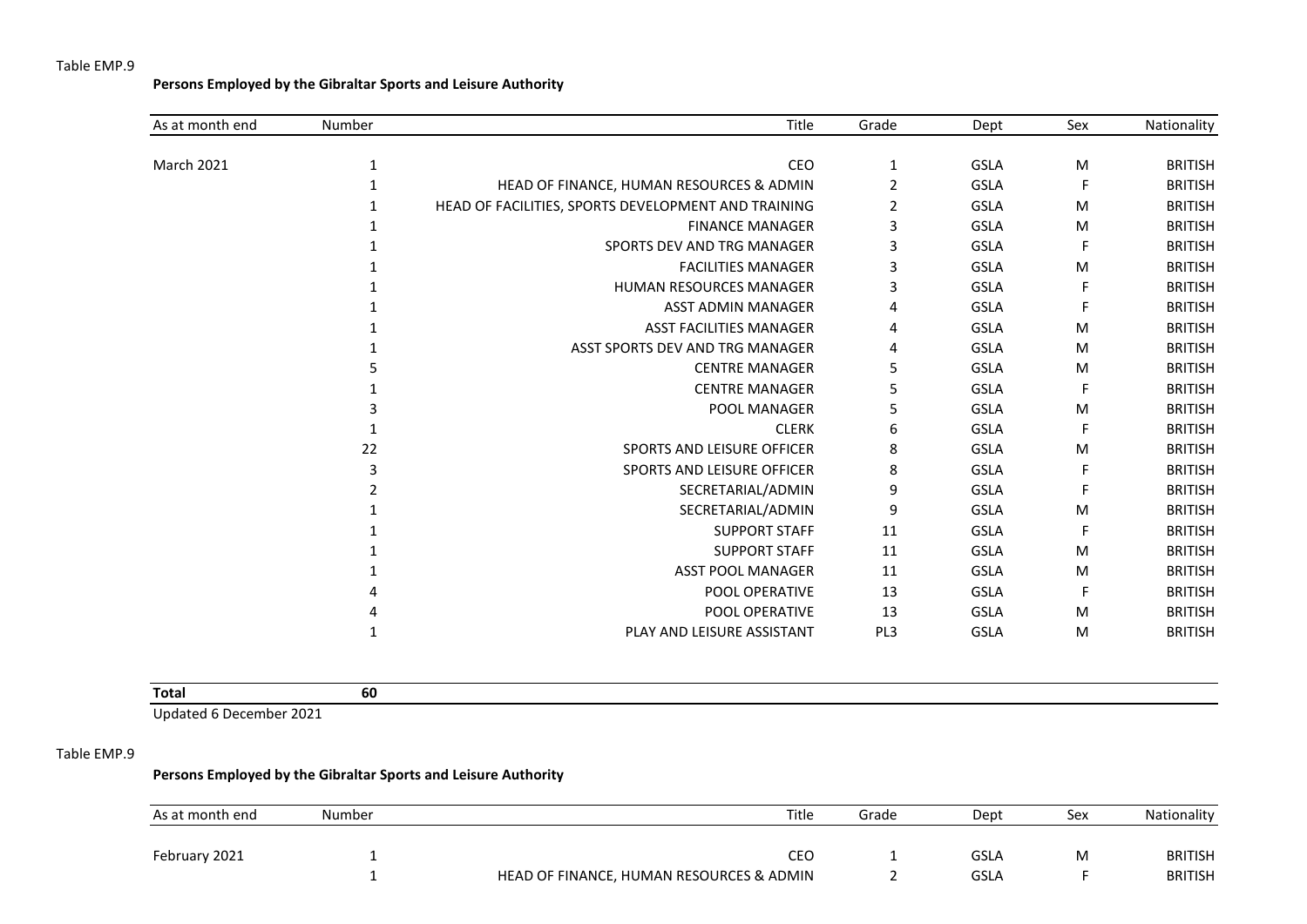| 1  | HEAD OF FACILITIES, SPORTS DEVELOPMENT AND TRAINING | 2               | <b>GSLA</b> | M | <b>BRITISH</b> |
|----|-----------------------------------------------------|-----------------|-------------|---|----------------|
|    | <b>FINANCE MANAGER</b>                              | 3               | <b>GSLA</b> | M | <b>BRITISH</b> |
|    | SPORTS DEV AND TRG MANAGER                          | 3               | <b>GSLA</b> | F | <b>BRITISH</b> |
|    | <b>FACILITIES MANAGER</b>                           |                 | <b>GSLA</b> | M | <b>BRITISH</b> |
|    | <b>HUMAN RESOURCES MANAGER</b>                      | 3               | <b>GSLA</b> | F | <b>BRITISH</b> |
|    | <b>ASST ADMIN MANAGER</b>                           | 4               | <b>GSLA</b> | F | <b>BRITISH</b> |
|    | <b>ASST FACILITIES MANAGER</b>                      | 4               | <b>GSLA</b> | M | <b>BRITISH</b> |
|    | ASST SPORTS DEV AND TRG MANAGER                     | 4               | <b>GSLA</b> | M | <b>BRITISH</b> |
|    | <b>CENTRE MANAGER</b>                               | 5               | <b>GSLA</b> | M | <b>BRITISH</b> |
|    | <b>CENTRE MANAGER</b>                               | 5               | <b>GSLA</b> | F | <b>BRITISH</b> |
|    | POOL MANAGER                                        |                 | <b>GSLA</b> | M | <b>BRITISH</b> |
|    | <b>CLERK</b>                                        | 6               | <b>GSLA</b> | F | <b>BRITISH</b> |
| 22 | SPORTS AND LEISURE OFFICER                          | 8               | <b>GSLA</b> | M | <b>BRITISH</b> |
| 3  | SPORTS AND LEISURE OFFICER                          | 8               | <b>GSLA</b> | F | <b>BRITISH</b> |
|    | SECRETARIAL/ADMIN                                   | 9               | <b>GSLA</b> | F | <b>BRITISH</b> |
|    | SECRETARIAL/ADMIN                                   | 9               | <b>GSLA</b> | M | <b>BRITISH</b> |
|    | <b>SUPPORT STAFF</b>                                | 11              | <b>GSLA</b> | F | <b>BRITISH</b> |
|    | <b>SUPPORT STAFF</b>                                | 11              | <b>GSLA</b> | M | <b>BRITISH</b> |
|    | <b>ASST POOL MANAGER</b>                            | 11              | <b>GSLA</b> | M | <b>BRITISH</b> |
|    | <b>POOL OPERATIVE</b>                               | 13              | <b>GSLA</b> | F | <b>BRITISH</b> |
|    | <b>POOL OPERATIVE</b>                               | 13              | <b>GSLA</b> | M | <b>BRITISH</b> |
|    | PLAY AND LEISURE ASSISTANT                          | PL <sub>3</sub> | <b>GSLA</b> | M | <b>BRITISH</b> |
|    |                                                     |                 |             |   |                |

# **Total 60**

Updated 6 December 2021

#### Table EMP.9

### **Persons Employed by the Gibraltar Sports and Leisure Authority**

| As at month end | Number | Title                                               | Grade | Dept        | Sex | Nationality    |
|-----------------|--------|-----------------------------------------------------|-------|-------------|-----|----------------|
|                 |        |                                                     |       |             |     |                |
| January 2021    |        | CEO                                                 |       | GSLA        | M   | <b>BRITISH</b> |
|                 |        | HEAD OF FINANCE, HUMAN RESOURCES & ADMIN            |       | <b>GSLA</b> | F   | <b>BRITISH</b> |
|                 |        | HEAD OF FACILITIES, SPORTS DEVELOPMENT AND TRAINING |       | <b>GSLA</b> | M   | <b>BRITISH</b> |
|                 |        | <b>FINANCE MANAGER</b>                              |       | <b>GSLA</b> | M   | <b>BRITISH</b> |
|                 |        | SPORTS DEV AND TRG MANAGER                          |       | <b>GSLA</b> | F   | <b>BRITISH</b> |
|                 |        | <b>FACILITIES MANAGER</b>                           |       | <b>GSLA</b> | M   | <b>BRITISH</b> |
|                 |        | <b>HUMAN RESOURCES MANAGER</b>                      |       | <b>GSLA</b> | F   | <b>BRITISH</b> |
|                 |        | <b>ASST ADMIN MANAGER</b>                           | 4     | GSLA        | F   | <b>BRITISH</b> |
|                 |        | <b>ASST FACILITIES MANAGER</b>                      |       | <b>GSLA</b> | M   | <b>BRITISH</b> |